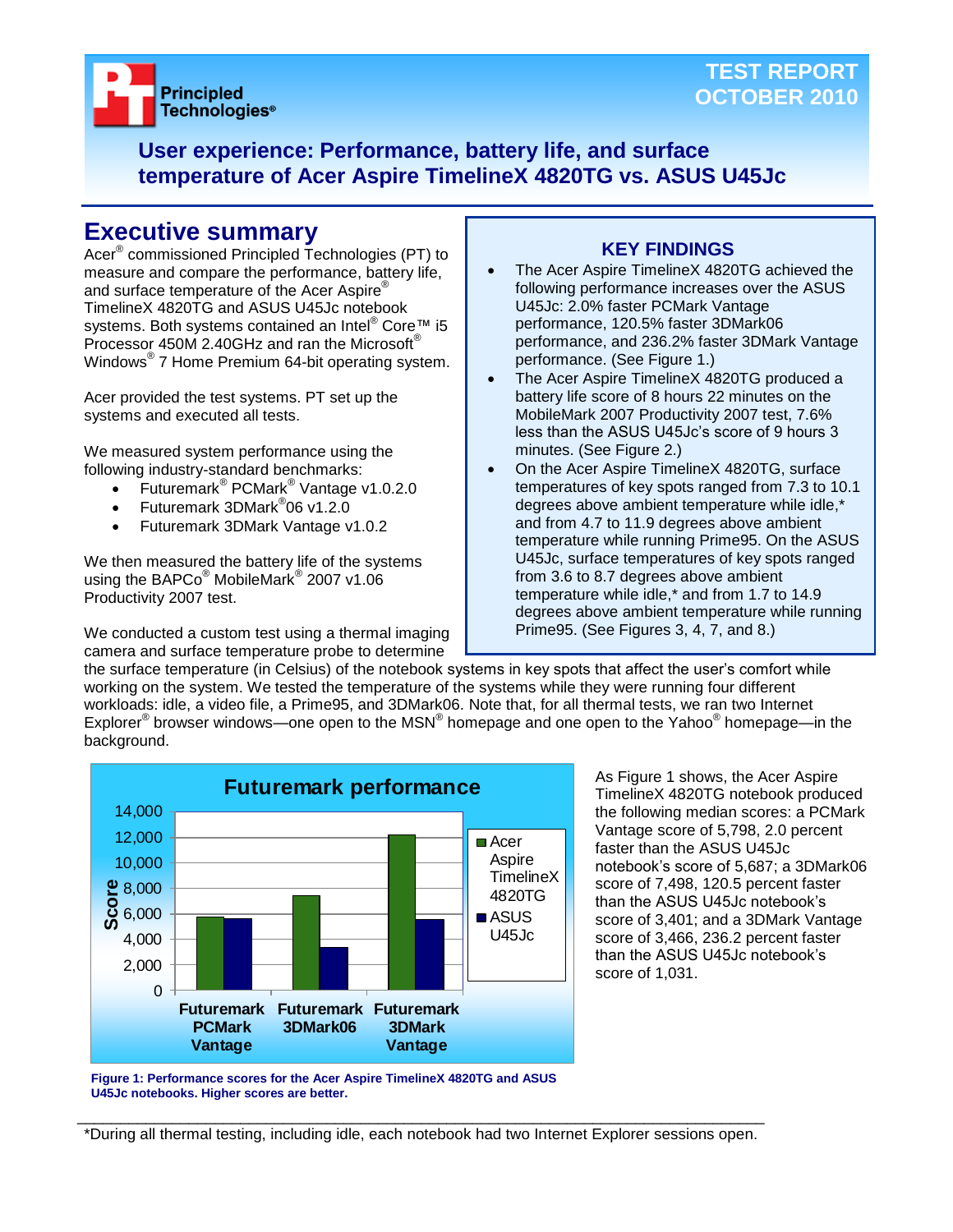

**Figure 2: MobileMark 2007 Productivity 2007 Battery Life score and Performance Qualification score for the Acer Aspire TimelineX 4820TG and ASUS U45Jc notebook systems. Higher scores are better.**

# **Acer Aspire TimelineX 4820TG ASUS U45Jc** Figure 3 shows the surface





**Figure 3: Surface temperature results for the Acer Aspire TimelineX 4820TG and** temperature. **ASUS U45Jc notebook systems while idle. Lower numbers are better.**





**Figure 4: Underside surface temperature results for the Acer Aspire TimelineX 4820TG and ASUS U45Jc notebook systems while idle. Lower numbers are better.** As Figure 2 shows, the Acer Aspire TimelineX 4820TG notebook system produced a battery life score of 502 minutes (8 hours 22 minutes) on the MobileMark 2007 Productivity 2007 test, 7.6 percent less time than the ASUS U45Jc notebook's score of 543 minutes (9 hours 3 minutes). The Acer Aspire TimelineX 4820TG notebook produced a median MobileMark 2007 Productivity 2007 performance qualification score of 216, 5.1 percent slower than the ASUS U45Jc notebook's score of 227.

Figures 3 through 10 show the thermal images of each notebook during thermal testing. During all thermal testing, including idle, each notebook had two Internet Explorer sessions open.

temperatures of the Acer Aspire TimelineX 4820TG and ASUS U45Jc while idle. The ambient temperature in our labs when both systems were idle was 24.4 degrees. The Acer Aspire TimelineX 4820TG temperatures ranged from 31.7 to 33.6 degrees, 7.3 to 9.2 degrees above the ambient temperature, while the ASUS U45Jc temperatures ranged from 28.0 to 32.9 degrees, 3.6 to 8.5 degrees above ambient

Figure 4 shows the underside surface temperatures of the Acer Aspire TimelineX 4820TG and ASUS U45Jc while idle. The Acer Aspire TimelineX 4820TG's temperature was 34.5 degrees, 10.1 degrees above the ambient temperature of 24.4 degrees, while the ASUS U45Jc's temperature was 33.1 degrees, 8.7 degrees above the ambient temperature of 24.4 degrees.

Principled Technologies, Inc.: User experience: Performance, battery life, and surface temperature of 2 Acer Aspire TimelineX 4820TG vs. ASUS U45Jc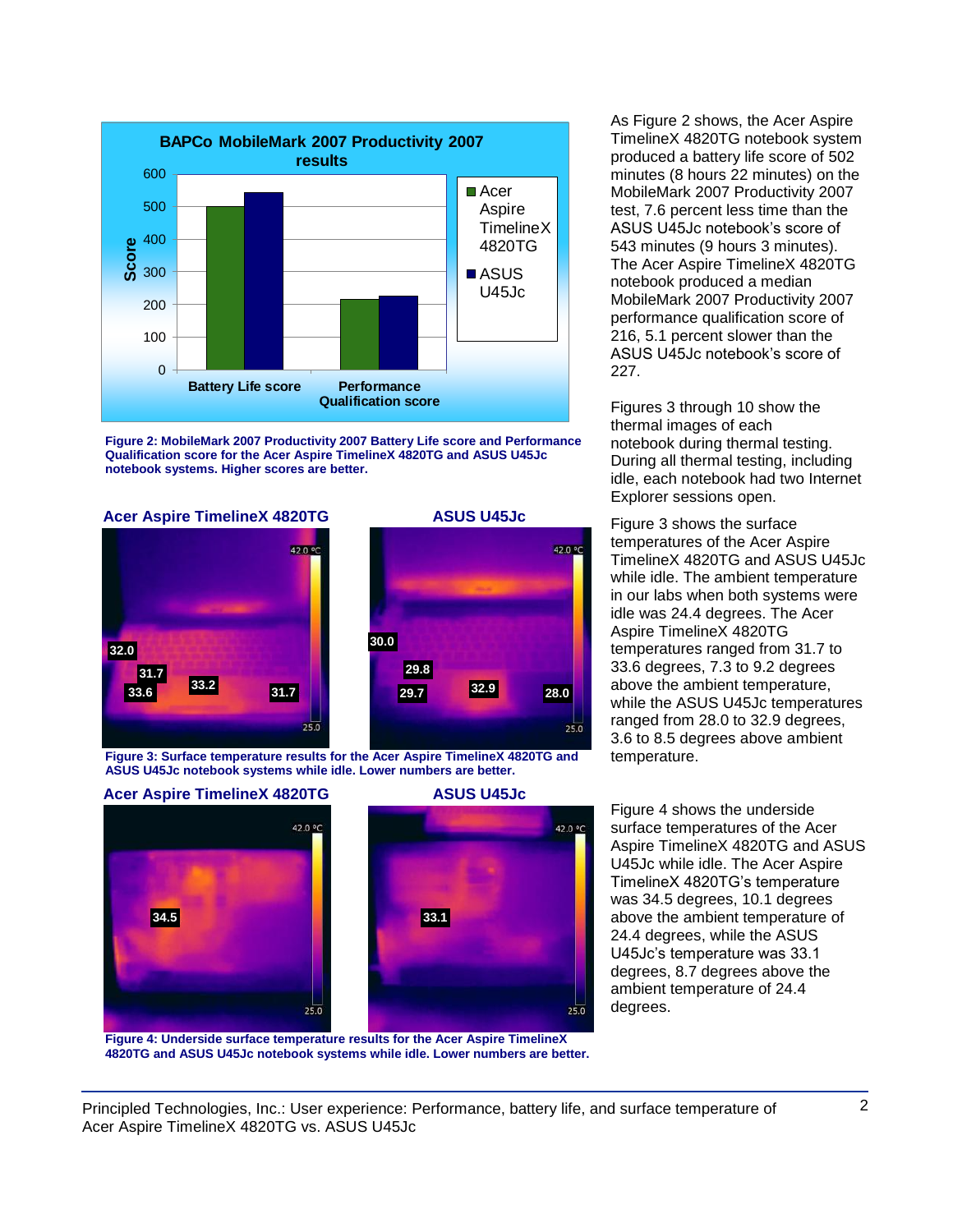## **Acer Aspire TimelineX 4820TG ASUS U45Jc**





Figure 5: Surface temperature results for the Acer Aspire TimelineX 4820TG and<br>ASUS UAE In petabooks while playing a video file I ower numbers are better. **ASUS U45Jc notebooks while playing a video file. Lower numbers are better.**

Figure 5 shows the surface temperatures of the Acer Aspire TimelineX 4820TG and ASUS U45Jc while playing an .MP4 file with Windows Media Center. The ambient temperature in our labs was 24.0 degrees. The Acer Aspire TimelineX 4820TG temperatures ranged from 29.7 to 35.0 degrees, 5.7 to 11.0 degrees above ambient temperature, while the ASUS U45Jc temperatures ranged from 27.2 to 36.6 degrees, 3.2 to 12.6 degrees above ambient

#### **Acer Aspire TimelineX 4820TG ASUS U45Jc**





**Figure 6: Underside surface temperature results for the Acer Aspire TimelineX 4820TG and ASUS U45Jc notebook while playing a video file. Lower numbers are better.**

Figure 6 shows the underside surface temperatures of the Acer Aspire TimelineX 4820TG and ASUS U45Jc while playing an .MP4 file with Windows Media Center. The Acer Aspire TimelineX 4820TG temperature was 38.1 degrees, 14.1 degrees above the ambient temperature of 24.0 degrees, while the ASUS U45Jc temperature was 37.0 degrees, 13.0 degrees above the ambient temperature of 24.0 degrees.

#### **Acer Aspire TimelineX 4820TG ASUS U45Jc**



**26.4**

 $25.1$ 

42.0 °C



**Figure 7: Surface temperature results for the Acer Aspire TimelineX 4820TG and ASUS U45Jc notebooks while running Prime95. Lower numbers are better.**

Figure 7 shows the surface temperatures of the Acer Aspire TimelineX 4820TG and ASUS U45Jc while running Prime95. For the Acer Aspire TimelineX 4820TG, the ambient temperature in our labs was 24.6 degrees. The Acer Aspire TimelineX 4820TG temperatures ranged from 29.3 to 36.2 degrees, 4.7 to 11.6 degrees above ambient temperature. For the ASUS U45J, the ambient temperature in our labs was 24.7 degrees. The ASUS U45Jc temperatures ranged from 26.4 to 34.9 degrees, 1.7 to 10.2 degrees above ambient temperature.

Principled Technologies, Inc.: User experience: Performance, battery life, and surface temperature of 3 Acer Aspire TimelineX 4820TG vs. ASUS U45Jc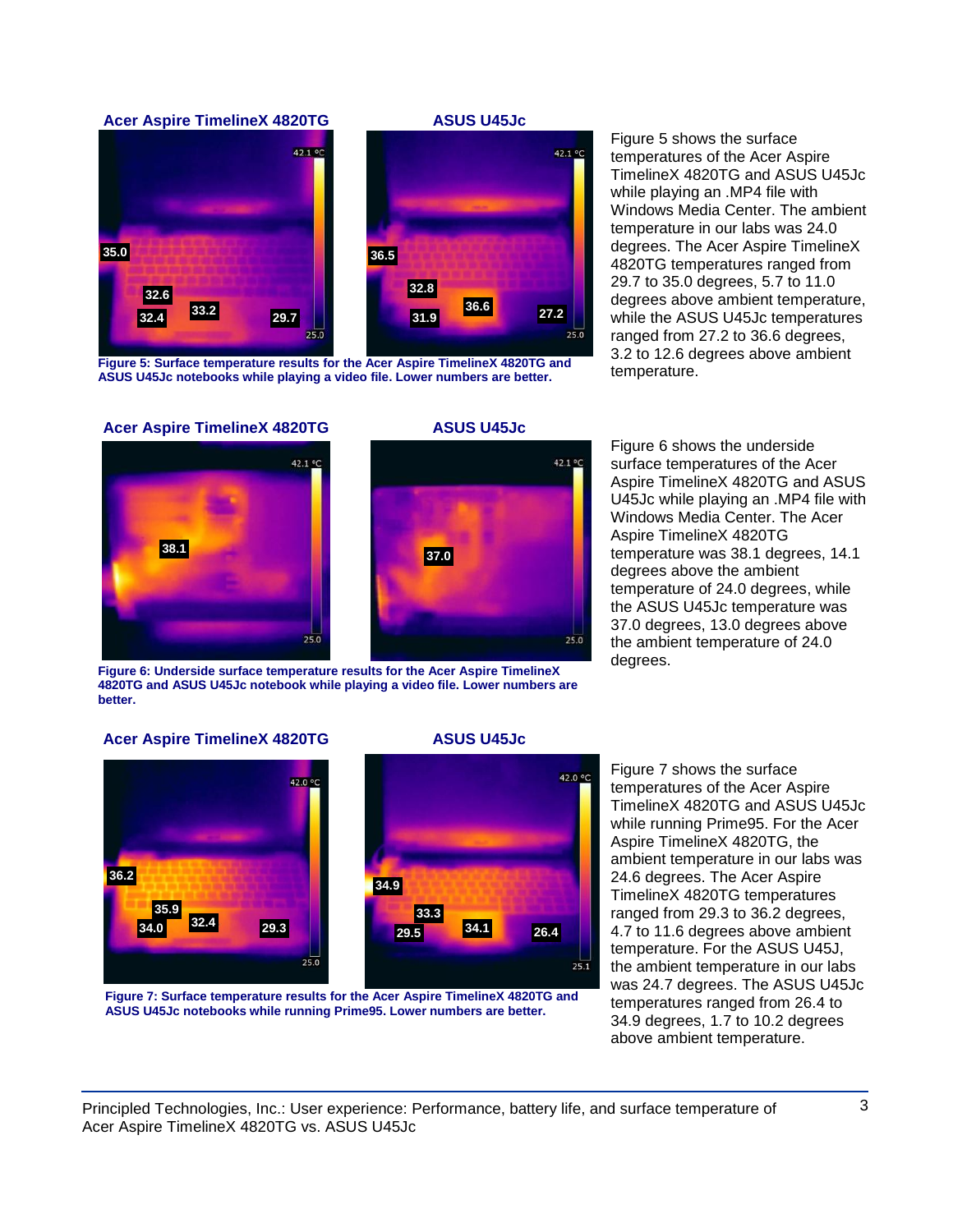#### **Acer Aspire TimelineX 4820TG ASUS U45Jc**





**Figure 8: Underside surface temperature results for the Acer Aspire TimelineX 4820TG and ASUS U45Jc notebooks while running Prime95. Lower numbers are better.**

Figure 8 shows the underside surface temperatures of the Acer Aspire TimelineX 4820TG and ASUS U45Jc while running Prime95. The Acer Aspire TimelineX 4820TG temperature was 36.5 degrees, 11.9 degrees above the ambient temperature of 24.6 degrees. The ASUS U45Jc temperature was 39.6 degrees, 14.9 degrees above the ambient temperature of 24.7 degrees.







**Figure 9: Surface temperature results for the Acer Aspire TimelineX 4820TG and ASUS U45Jc notebooks while running 3DMark06. Lower numbers are better.**

Figure 9 shows the surface temperatures of the Acer Aspire TimelineX 4820TG and ASUS U45Jc while running 3DMark06. For the Acer Aspire TimelineX 4820TG, the ambient temperature in our labs was 24.7 degrees. The Acer Aspire TimelineX 4820TG temperatures ranged from 30.0 to 39.0 degrees, 5.3 to 14.3 degrees above ambient temperature. For the ASUS U45J, the ambient temperature in our labs was 25.3 degrees. The ASUS U45Jc temperatures ranged from 26.9 to 39.4 degrees, 1.6 to 14.1 degrees above ambient temperature.

#### **Acer Aspire TimelineX 4820TG ASUS U45Jc**



42.0 °C

 $25.0$ 



**Figure 10: Underside surface temperature results for the Acer Aspire TimelineX 4820TG and ASUS U45Jc notebooks while running 3DMark06. Lower numbers are better.**

Figure 10 shows the underside surface temperatures of the Acer Aspire TimelineX 4820TG and ASUS U45Jc while running 3DMark06. The Acer Aspire TimelineX 4820TG temperature was 42.7 degrees, 18.0 degrees above the ambient temperature of 24.7 degrees. The ASUS U45Jc temperature was 44.7 degrees, 19.4 degrees above the ambient temperature of 25.3 degrees.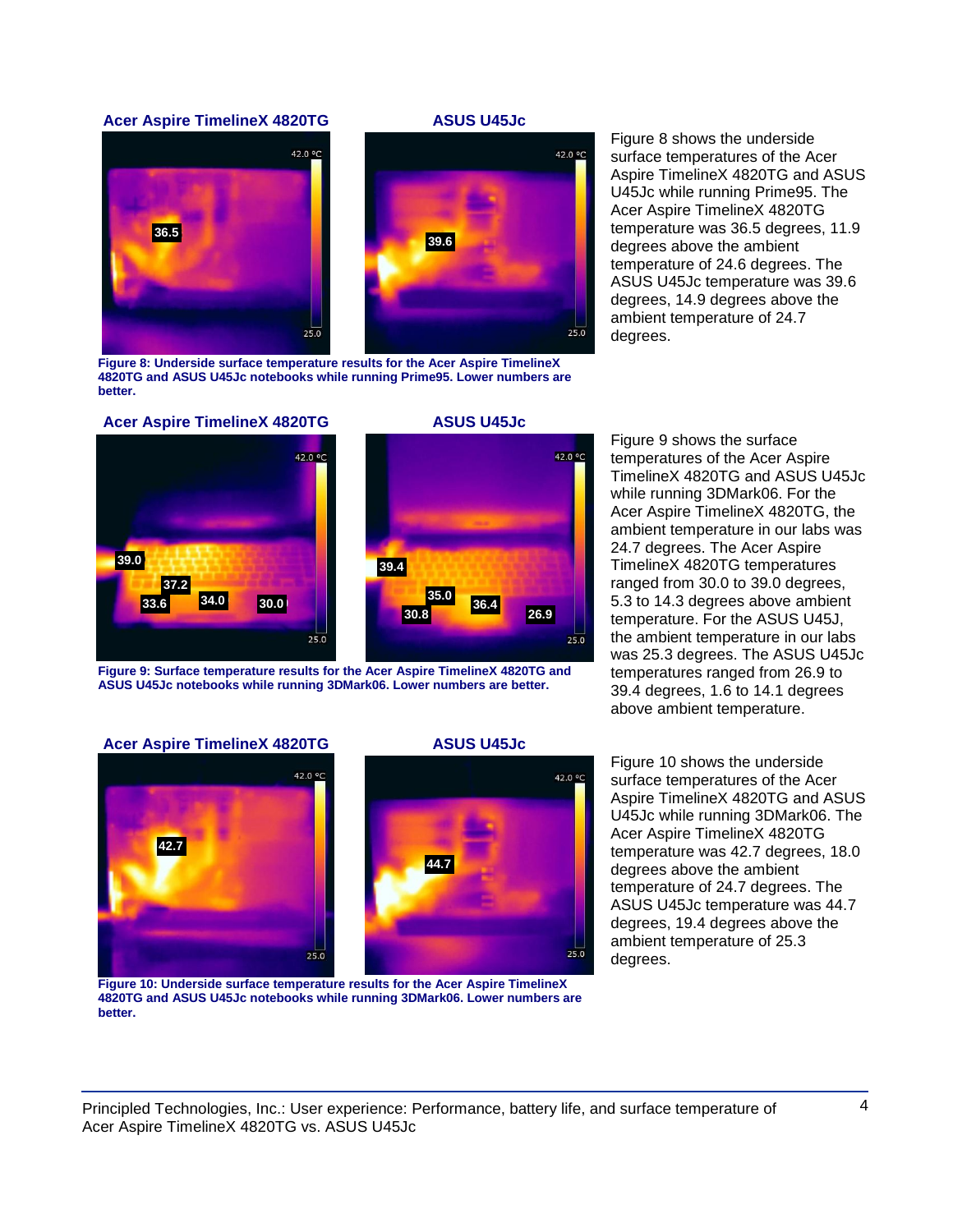Figure 11 shows the temperature difference, in degrees Celsius, between the ambient temperature and the surface temperature we recorded and present in the thermal images (Figures 3 through 10). Note that palm rest L-R results only report the temperature difference between the left and right palm rest. For all results, lower temperatures are better. During all thermal testing, including idle, each notebook had two Internet Explorer sessions open.

| Notebook system            | <b>Acer Aspire TimelineX 4820TG</b> | <b>ASUS U45Jc</b>           |
|----------------------------|-------------------------------------|-----------------------------|
| <b>Test</b>                | Idle + MSN + Yahoo                  |                             |
| <b>Ambient temperature</b> | $24.4^{\circ}$ C                    | 24.4°C                      |
| Fan outlet area            | $\Delta T = 7.6$                    | $\Delta T = 5.6$            |
| <b>Keyboard cover rest</b> | $\Delta T = 7.3$                    | $\Delta T = 5.4$            |
| Palm rest L (Point A)      | $\Delta T = 9.2$                    | $\Delta T = 5.3$            |
| Palm rest R (Point B)      | $\Delta T = 7.3$                    | $\Delta T = 3.6$            |
| Palm rest L-R              | $\Delta T = 1.9$                    | $\Delta T = 1.7$            |
| <b>Touch pad</b>           | $\Delta T = 8.8$                    | $\Delta T = 8.5$            |
| <b>Underside</b>           | $\Delta T = 10.1$                   | $\Delta T = 8.7$            |
| <b>Test</b>                | Playing a video file + MSN + Yahoo  |                             |
| <b>Ambient temperature</b> | 24.0°C                              | 24.0°C                      |
| Fan outlet area            | $\Delta T = 11.0$                   | $\Delta T = 12.5$           |
| <b>Keyboard cover rest</b> | $\Delta T = 8.6$                    | $\Delta T = 8.8$            |
| Palm rest L (Point A)      | $\Delta T = 8.4$                    | $\Delta T = 7.9$            |
| Palm rest R (Point B)      | $\overline{\Delta T}$ =5.7          | $\Delta T = 3.2$            |
| Palm rest L-R              | $\Delta T = 2.7$                    | $\Delta T = 4.7$            |
| <b>Touch pad</b>           | $\Delta T = 9.2$                    | $\Delta T = 12.6$           |
| <b>Underside</b>           | $\Delta T = 14.1$                   | $\Delta T = 13.0$           |
| <b>Test</b>                | Running Prime95 + MSN + Yahoo       |                             |
| <b>Ambient temperature</b> | $24.6^{\circ}$ C                    | $24.7^{\circ}$ C            |
| Fan outlet area            | $\Delta T = 11.6$                   | $\Delta T = 10.2$           |
| <b>Keyboard cover rest</b> | $\Delta T = 11.3$                   | $\Delta T = 8.6$            |
| Palm rest L (Point A)      | $\Delta T = 9.4$                    | $\Delta T = 4.8$            |
| Palm rest R (Point B)      | $\Delta T = 4.7$                    | $\Delta T = 1.7$            |
| Palm rest L-R              | $\Delta T = 4.7$                    | $\Delta T = 3.1$            |
| <b>Touch pad</b>           | $\Delta T = 7.8$                    | $\Delta T = 9.4$            |
| <b>Underside</b>           | $\Delta T = 11.9$                   | $\Delta T = 14.9$           |
| <b>Test</b>                | Running 3DMark06 + MSN + Yahoo      |                             |
| <b>Ambient temperature</b> | $24.7^{\circ}$ C                    | $25.3^{\circ}$ C            |
| Fan outlet area            | $\overline{\Delta T}$ =14.3         | $\overline{\Delta T}$ =14.1 |
| <b>Keyboard cover rest</b> | $\Delta T = 12.5$                   | $\Delta T = 9.7$            |
| Palm rest L (Point A)      | $\Delta T = 8.9$                    | $\overline{\Delta T}$ =5.5  |
| Palm rest R (Point B)      | $\Delta T = 5.3$                    | $\Delta T = 1.6$            |
| Palm rest L-R              | $\overline{\Delta T} = 3.6$         | $\Delta T = 3.9$            |
| <b>Touch pad</b>           | $\overline{\Delta T}$ =9.3          | $\Delta T = 11.1$           |
| <b>Underside</b>           | $\Delta T = 18.0$                   | $\Delta T = 19.4$           |

**Figure 11: Detailed surface temperature results for each notebook system in each test. Lower temperatures are better.**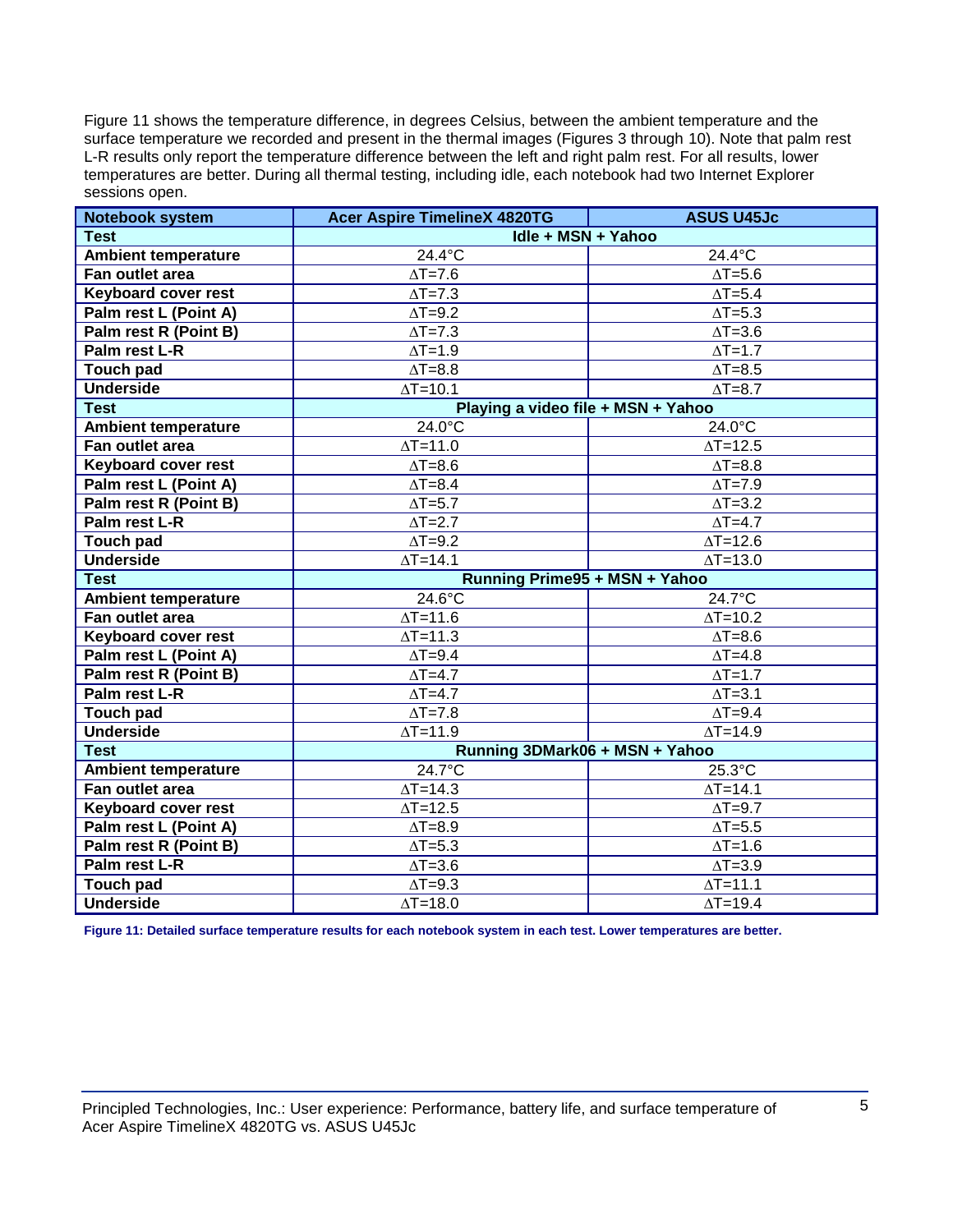Figure 12 presents the system dimensions, in inches, for the two notebook systems. To measure the height of each notebook, we used a tape measure and measured along the front, middle, and back side of each notebook. When measuring an open notebook, we opened the screen so that it was straight at a 90-degree angle.

| <b>Notebook system dimensions</b> | <b>Acer Aspire TimelineX 4820TG</b> | <b>ASUS U45Jc</b>                       |
|-----------------------------------|-------------------------------------|-----------------------------------------|
| Length (inches)                   | $13 - 1/2$                          | $13 - 1/4$                              |
| Width (inches)                    | $9 - 5/8$                           | $9 - 5/8$                               |
| Height when closed (inches)       | 1 front, 1-3/16 middle, 1-1/4 back  | 1-3/32 front, 1-3/16 middle, 1-1/4 back |
| Height when open (inches)         | 3/4 front, 7/8 middle, 9-7/8 back   | 7/8 front, 15/16 middle, 10 back        |

**Figure 12: System dimensions for the two notebook systems.**

The Workloads section provides details on the benchmarks we used. The Test results section and Appendix A show the test results in more detail. The Test methodology section explains how we ran the tests. Appendix C details the system configurations.

# **Workloads**

# **Futuremark PCMark Vantage v1.0.2.0**

Futuremark's PCMark Vantage v1.0.2.0 benchmark suite tests system CPU and GPU performance, RAM speeds, and hard drive read/write speeds. The benchmark runs common tasks such as video playback, audio and video transcoding, data encryption, Windows mail, game testing, and Web page rendering. For more information on this benchmark, see

[http://www.futuremark.com/benchmarks/pcmarkvantage/introduction/.](http://www.futuremark.com/benchmarks/pcmarkvantage/introduction/)

# **Futuremark 3DMark06 v1.2.0**

Futuremark's 3DMark06 v1.2.0. benchmark suite tests system GPU DirectX<sup>®</sup>9 performance and CPU workload processing performance, primarily to report a system's 3D gaming capability. Tests include HDR rendering, shadow mapping, and pixel shading. For more information on this benchmark, see [http://www.futuremark.com/benchmarks/3dmark06/introduction/.](http://www.futuremark.com/benchmarks/3dmark06/introduction/)

## **Futuremark 3DMark Vantage v1.0.2**

Futuremark's 3DMark Vantage v1.0.2 benchmark suite tests system GPU DirectX10 performance, and requires either Microsoft Windows Vista or Windows 7. 3DMark Vantage v1.0.2 includes testing of GPU-powered physics, DirectX10-specific features, and procedural volumetric effects. Like 3DMark06 v1.2.0, 3DMark Vantage v1.0.2 provides an indication of a system's 3D gaming capability. For more information on this benchmark, see [http://www.futuremark.com/benchmarks/3dmarkvantage/introduction/.](http://www.futuremark.com/benchmarks/3dmarkvantage/introduction/)

## **BAPCo MobileMark 2007 Productivity 2007**

Our goal was to see how long the Acer Aspire TimelineX 4820TG notebook battery would last running BAPCo's MobileMark 2007 Productivity 2007 battery-life benchmark test compared to the ASUS U45Jc.

MobileMark 2007 Productivity 2007 is an industry-standard benchmark that provides a battery life rating and a performance rating based on common office scenarios. In our tests, we focus solely on the battery life rating. MobileMark 2007 Productivity 2007 includes applications and workloads specific to mobile systems. These include office activities like file and document management, data processing, and rich content creation. This module provides a score for battery life of the tested applications.

MobileMark 2007 Productivity 2007 includes the following applications with their corresponding tasks:

- Microsoft Project 2003 (project management)
- Microsoft Excel<sup>®</sup> 2003 (calculation sheets)
- Microsoft Outlook<sup>®</sup> 2003 (emails, calendars, scheduler)

Principled Technologies, Inc.: User experience: Performance, battery life, and surface temperature of 6 Acer Aspire TimelineX 4820TG vs. ASUS U45Jc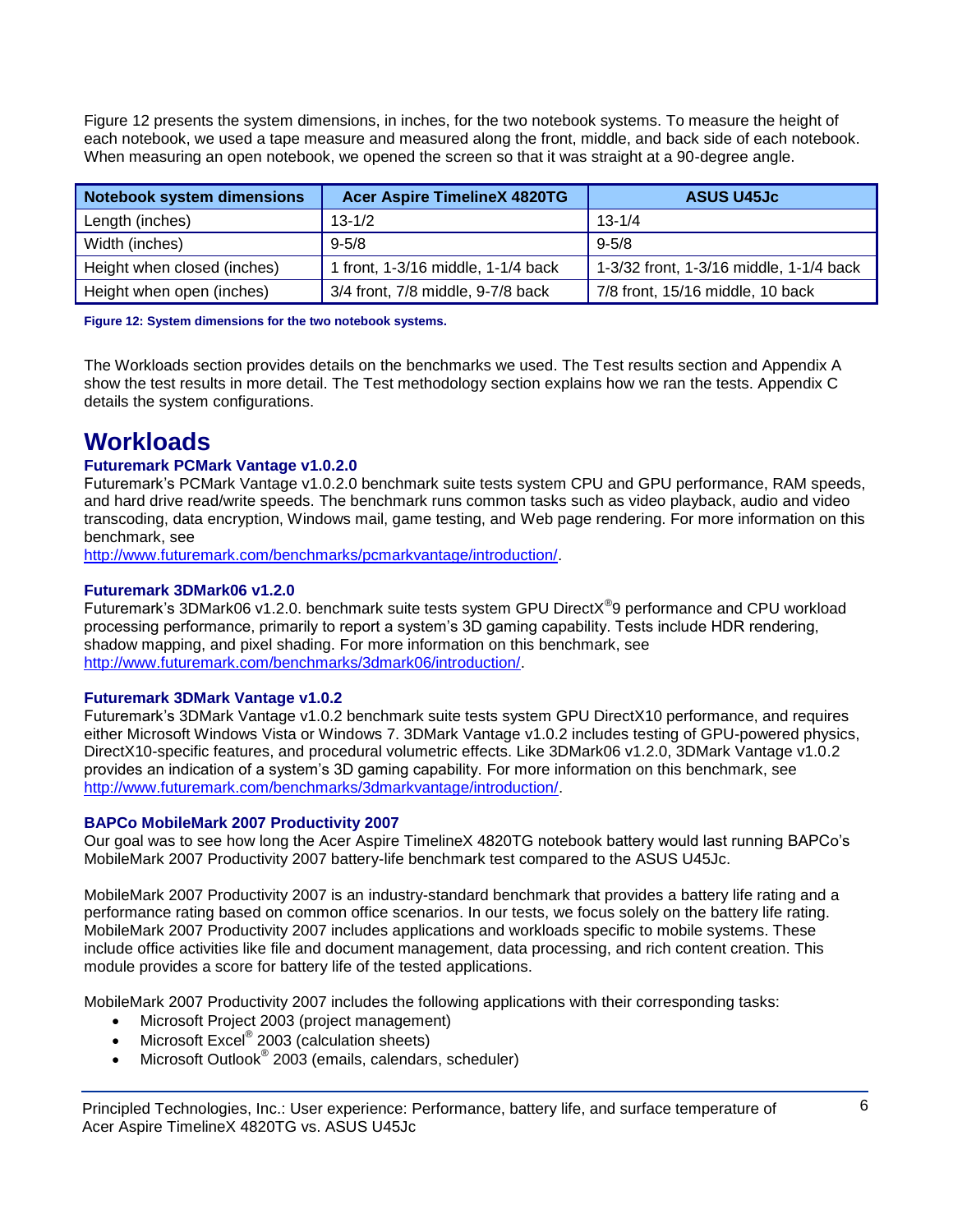- Microsoft PowerPoint® 2003 (slide presentations)
- Microsoft Word® 2003 (formatted text documents)
- WinZip® Computing and WinZip Pro 10.0 (compressed archives)
- Adobe  $^{\circ}$  Photoshop $^{\circ}$  CS2 (manipulated and compressed images)
- Adobe Illustrator<sup>®</sup> CS2 (manipulated images)
- $\bullet$  Adobe Flash<sup>®</sup> 8 (vector graphics, animation)

MobileMark 2007 measures system battery life in minutes. MobileMark 2007 records system battery life at the start of the Productivity 2007 benchmark. It repeats the benchmark workload until the system battery life depletes, or until the system powers down due to low battery life. At the 7 percent battery life setting, MobileMark 2007 records a timestamp once per minute. At the end of the benchmark, it compares the beginning timestamp to the final (last recorded) timestamp. MobileMark 2007 derives its system battery life rating as the number of minutes between the start and end timestamps.

We followed the run rules that BAPCo specifies for MobileMark 2007 here: [http://www.bapco.com/support/mobilemark2007/Manual/rules.html.](http://www.bapco.com/support/mobilemark2007/Manual/rules.html)

For more information on this benchmark, see [http://www.bapco.com/products/mobilemark2007/.](http://www.bapco.com/products/mobilemark2007/)

# **Custom thermal test**

We measured the temperature of the notebook systems in key spots that affect the user's comfort while working on the system. See the Test methodology section for more information on how we did so, and Appendix B for the schematic of the notebooks we used to show the key spots we tested.

# **Test results**

Figure 13 presents the median scores for the notebook systems on the benchmark tests we performed. Higher scores are better. We conducted three runs. For Futuremark PCMark Vantage, we used the median of the PCMark Suite scores to determine the sub-scores. For Futuremark 3DMark06 and 3DMark Vantage, we used the median of the 3DMark Scores to determine the sub-scores. For BAPCo MobileMark 2007, we used the median of the Battery Life scores to determine the Performance Qualification score. For BAPCo MobileMark 2007 Productivity 2007, we conducted one conditioning run. We then conducted three official runs. (Complete test results appear in Appendix A.)

| <b>Acer Aspire</b><br><b>TimelineX 4820TG</b>                 | <b>ASUS</b><br>U45Jc |  |  |
|---------------------------------------------------------------|----------------------|--|--|
|                                                               |                      |  |  |
| 5,798                                                         | 5,687                |  |  |
| 4,045                                                         | 3,185                |  |  |
| 3,646                                                         | 3,694                |  |  |
| 5,140                                                         | 3,311                |  |  |
| 5,303                                                         | 6,112                |  |  |
| 4,602                                                         | 4,796                |  |  |
| 4,583                                                         | 5,126                |  |  |
| 3,272                                                         | 4.190                |  |  |
| Futuremark 3DMark06 1.2.0                                     |                      |  |  |
| 7,498                                                         | 3.401                |  |  |
| 2,712                                                         | 1,287                |  |  |
| 3,364                                                         | 1,221                |  |  |
| 2,798                                                         | 2,612                |  |  |
| Futuremark 3DMark Vantage 1.0.2 run in Performance Level mode |                      |  |  |
| 3,466                                                         | 1,031                |  |  |
| 2,939                                                         | 801                  |  |  |
|                                                               |                      |  |  |

Principled Technologies, Inc.: User experience: Performance, battery life, and surface temperature of 7 Acer Aspire TimelineX 4820TG vs. ASUS U45Jc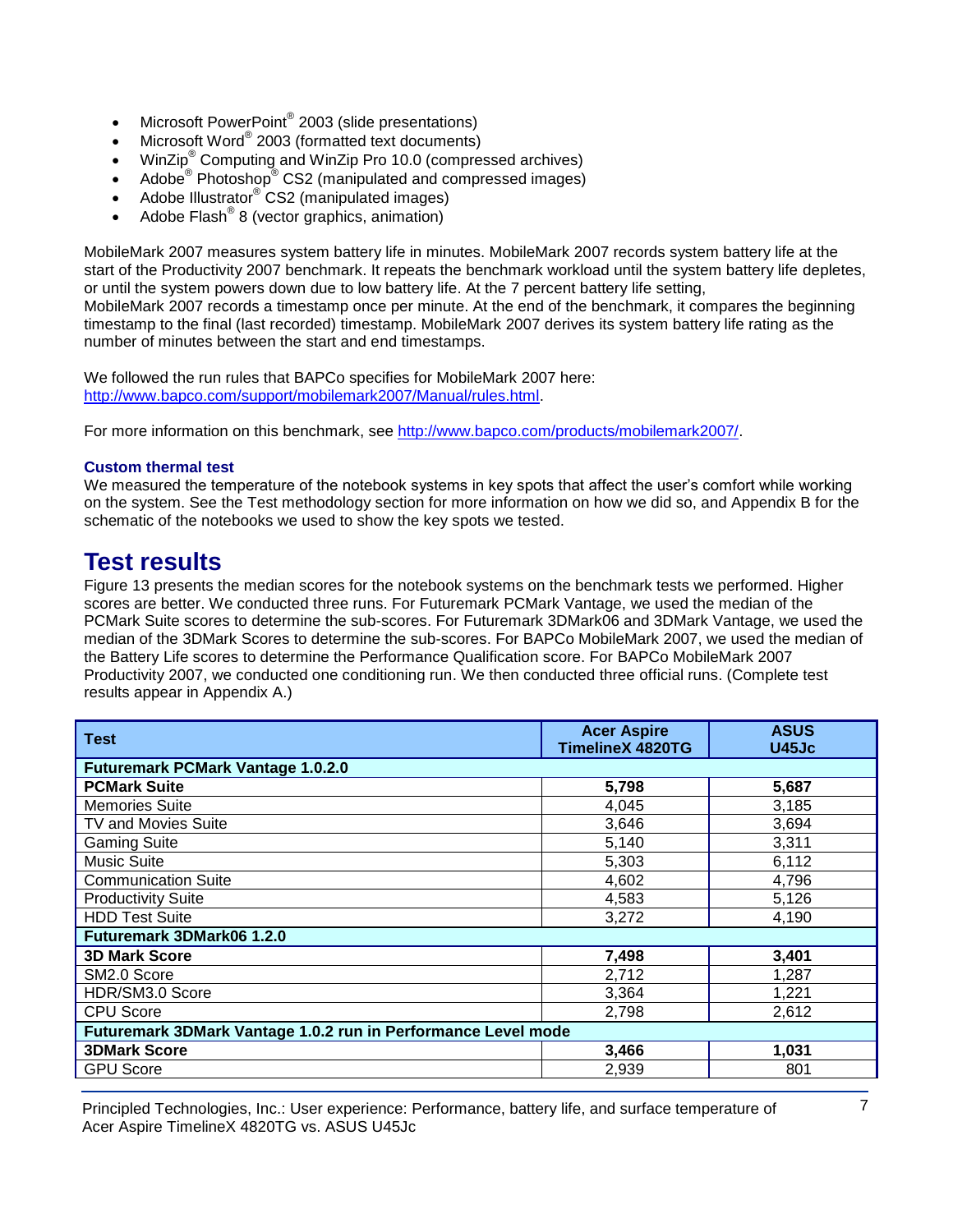| <b>Test</b>                                                                     | <b>Acer Aspire</b><br><b>TimelineX 4820TG</b> | <b>ASUS</b><br><b>U45Jc</b> |
|---------------------------------------------------------------------------------|-----------------------------------------------|-----------------------------|
| <b>CPU Score</b>                                                                | 7.485                                         | 7,396                       |
| Futuremark 3DMark Vantage 1.0.2 Performance Level with Post Processing disabled |                                               |                             |
| <b>GPU Score</b>                                                                | 9,338                                         | 3.011                       |
| BAPCo MobileMark 2007 v1.06 Productivity 2007                                   | $(61$ nits)                                   | $(63$ nits)                 |
| MobileMark 2007 - Productivity - Performance Qualification score                | 216                                           | 227                         |
| MobileMark 2007 - Productivity - Battery Life score (minutes)                   | 502                                           | 543                         |

**Figure 13: Median benchmark scores for the Acer Aspire TimelineX 4820TG and ASUS U45Jc notebook systems we tested. Higher scores are better.**

# **Test methodology**

This section details the methodologies we followed in testing the systems. The Super Hybrid Engine is a technology created by ASUS. It gives users the ability to adjust the clock and bus speed to increase performance and extend battery life. The Super Hybrid Engine automatically manages and regulates power distribution based on usage requirements. We had this feature disabled, the default setting, in our testing.

# **Measuring disk performance with PCMark Vantage 1.0.2.0**

# **Installing and patching PCMark Vantage**

- 1. Download the PCMark\_Vantage\_v100\_installer.exe Windows package from [www.futuremark.com/benchmarks/pcmarkvantage/download/.](http://www.futuremark.com/benchmarks/pcmarkvantage/download/)
- 2. Install PCMark Vantage 1.0.0 with the default options by double-clicking the PCMark\_Vantage\_v100\_installer.exe file.
- 3. At the Welcome screen, click Next.
- 4. At the License Agreement window, click I accept the terms of the license agreement, and click Next.
- 5. At the Setup Type window, click Express, and click Next.
- 6. At the Ready to Install the Program window, click Install.
- 7. When the PCMark Vantage Read Me page opens in your web browser, review the document, and click Close when you are finished.
- 8. At the InstallShield Wizard complete screen, click Finish.
- 9. Launch PCMark Vantage 1.0.0 by clicking on the PCMark Vantage x64 desktop icon. Enter the registration code, click Register, and click OK.
- 10. Exit PCMark Vantage 1.0.0.
- 11. Download the PCMark Vantage 1.0.2.0 Patch (PCMark\_Vantage\_v102\_patch\_1901.exe Windows package) from [www.futuremark.com/benchmarks/pcmarkvantage/download/.](http://www.futuremark.com/benchmarks/pcmarkvantage/download/)
- 12. Install the patch by double-clicking the PCMark Vantage v102 patch 1901.exe file.
- 13. At the Welcome screen, click Next.
- 14. At the Update Complete screen, click Finish.

# **Running PCMark Vantage 1.0.2.0**

- 1. Reboot the system, and wait 2 minutes.
- 2. Double-click the PCMark Vantage desktop icon to launch the benchmark.
- 3. Verify all test suites are selected, and that the HDD Suite target is set to C:.
- 4. Accept the default settings, and click Run Benchmark.
- 5. When the benchmark run completes, click Submit results.
- 6. Take a screenshot of the results, and record them as follows:
	- PCMark Suite
	- Memories Suite
	- TV and Movies Suite
	- **•** Gaming Suite
	- Music Suite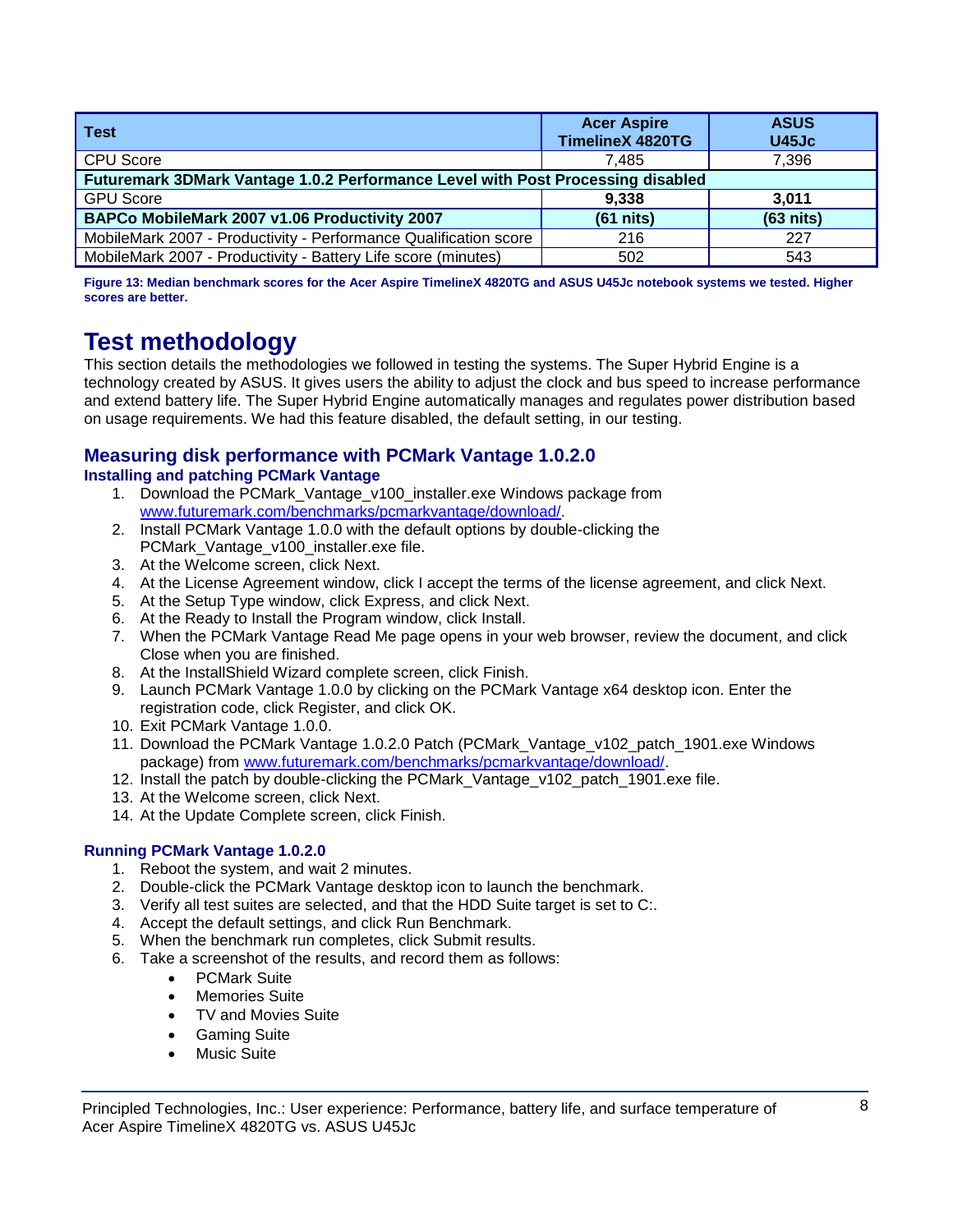- Communication Suite
- Productivity Suite
- HDD Test Suite
- 7. Perform steps 1 through 6 two more times, and report the median of the three runs.

## **Measuring graphics performance with 3DMark06 1.2.0 Installing and patching 3DMark06**

- 1. Download the 3DMark06\_v120\_1901.exe package from [http://www.futuremark.com/benchmarks/3dmarkvantage/download/.](http://www.futuremark.com/benchmarks/3dmarkvantage/download/)
- 2. Install 3DMark06 1.2.0 with the default options by double-clicking the 3DMark06 v120 1901.exe file.
- 3. At the Welcome screen, click Next.
- 4. At the License Agreement screen, click the I accept the terms of the license agreement radio button, and click Next.
- 5. At the Installation Destination screen, accept default destination by clicking Next.
- 6. At the Begin installation screen, click Install.
- 7. When the Question pop-up appears, click Yes.
- 8. At the Installing Microsoft DirectX pop-up, click the I accept the agreement radio button, and click Next.
- 9. At the DirectX Setup screen, click Next.
- 10. At the Installation Complete screen, click Finish.
- 11. At the OpenAL Installer screen, click OK.
- 12. At the OpenAL Installer message pop-up, click OK.
- 13. At the Futuremark Registration screen, enter the registration code, and click Next.
- 14. At the InstallShield Wizard Complete screen, click Finish.
- 15. When the 3DMark06 Read Me page appears in your Web browser, review the document, and click Close when you are finished.

# **Running 3DMark06 1.2.0**

- 1. Reboot the system and wait 2 minutes.
- 2. Double-click the 3DMark06 desktop icon to launch the benchmark.
- 3. Close the Tip of the Day pop-up.
- 4. Click Select… under Tests, and click Select all. Click OK.
- 5. Accept the default settings, and click Run 3DMark.
- 6. When the benchmark run completes, click To Excel, and safe the results as an Excel file by clicking Save.
- 7. Record the results from the 3DMark Score window or the Excel file as follows:
	- 3D Mark Score
	- SM2.0 Score
	- HDR/SM3.0 Score
	- CPU Score
- 8. Perform steps 1 through 7 two more times, and report the median of the three runs.

# **Measuring graphics performance with 3DMark Vantage 1.0.2 Installing and patching 3DMark Vantage**

- 1. In order to run the default Performance test it is necessary to connect the notebooks to an external monitor that supports a resolution of 1,280 x 1,024.
- 2. Download the 3DMark\_Vantage\_v100\_installer.exe Windows package from [http://www.futuremark.com/benchmarks/3dmarkvantage/download/.](http://www.futuremark.com/benchmarks/3dmarkvantage/download/)
- 3. Install 3DMark Vantage 1.0.2 with the default options by double-clicking the 3DMark\_Vantage\_v102\_1901.exe file.
- 4. At the Welcome screen, click Next.
- 5. At the License Agreement screen, click I accept the terms of the license agreement, and click Next.
- 6. At the Setup Type screen, click Express, and click Next.
- 7. At the Ready to Install the Program screen, click Install.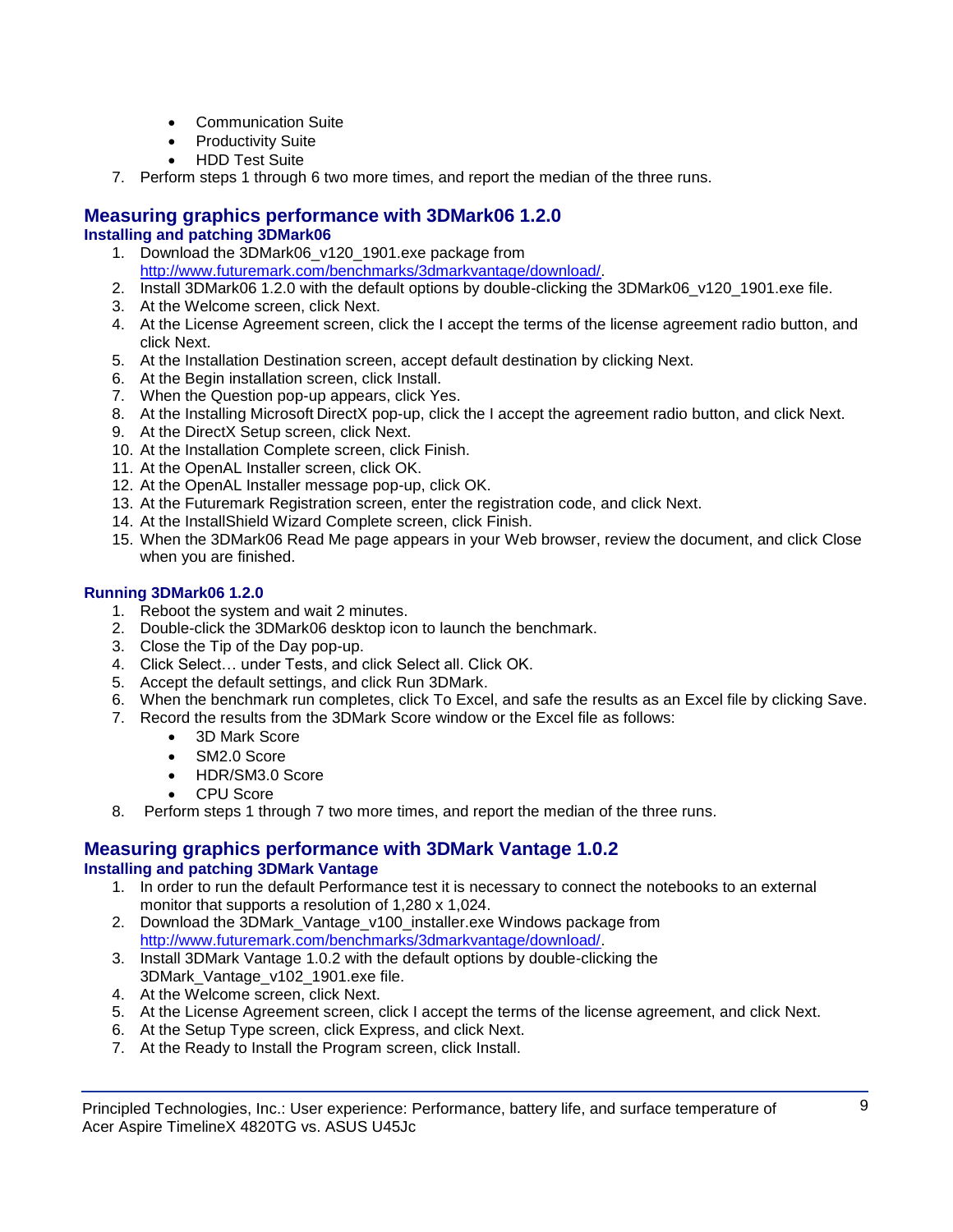- 8. When the 3DMark Vantage Read Me page appears in your Web browser, review the document, and click Close when you are finished.
- 9. At the Setup Complete screen, click Finish.
- 10. Launch 3DMark Vantage 1.0.2 by double-clicking on the 3DMark Vantage desktop icon. Enter the registration code, and click Register.
- 11. Exit 3DMark Vantage 1.0.2.

# **Running 3DMark Vantage 1.0.2**

For Performance-level results:

- 1. Reboot the system, and wait 2 minutes.
- 2. Double-click the 3DMark Vantage desktop icon to launch the benchmark.
- 3. In the 3DMark Vantage Main section, click the Preset drop-down menu arrow, and select Performance.
- 4. Click the Options tab, then click the Graphic Tests tab, and ensure that you select both tests.
- 5. Click the CPU Tests tab, and ensure that you select both tests.
- 6. Click the Feature Tests tab, and deselect all six tests by clicking the check mark by each title.
- 7. Click Run Benchmark.
- 8. When the benchmark run completes, click Submit results.
- 9. Take a screenshot of the results, and record them as follows:
	- 3DMark Score
	- GPU Score
	- CPU Score
- 10. Perform steps 1 through 9 two more times, and report the median of the three runs.

# **Measuring battery life with MobileMark 2007**

# **Antivirus software conflicts**

MobileMark 2007 is not compatible with any virus-scanning software, so we uninstalled any such software present on the notebooks before we installed the benchmark.

## **Pre-installed software conflicts**

MobileMark 2007 installs the following applications, which its test scripts employ:

- Adobe Photoshop 6.0.1
- InterVideo WinDVD<sup>®</sup> 6.0
- Macromedia<sup>®</sup> Flash<sup>®</sup> 5.0
- Microsoft Excel 2002
- Microsoft Outlook 2002
- Microsoft PowerPoint 2002
- Microsoft Word 2002
- Microsoft Visual<sup>®</sup> C++ 2005 Redistributable
- Netscape<sup>®</sup> Communicator 6.01
- Network Associates McAfee<sup>®</sup> VirusScan<sup>®</sup> 5.13
- WinZip Computing WinZip 8.0

If any of these applications are already on the system under test, they could cause problems with the benchmark due to software conflicts. To avoid any such issues, before we installed the benchmark, we uninstalled all conflicting pre-installed software applications, including different versions of any of the programs MobileMark 2007 uses.

## **Display brightness and power settings**

The brightness of a notebook's display affects its battery life. Therefore, BAPCo requires that, before you test with MobileMark 2007, you make sure the brightness of the notebook's monitor is greater than or equal to 60 nits on a completely white screen while the notebook is unplugged and running on battery power. The measurement follows the standards from the Video Electronics Standards Association [\(www.vesa.org/Standards/summary/2001\\_6a.htm\)](http://www.vesa.org/Standards/summary/2001_6a.htm).

Principled Technologies, Inc.: User experience: Performance, battery life, and surface temperature of 10 Acer Aspire TimelineX 4820TG vs. ASUS U45Jc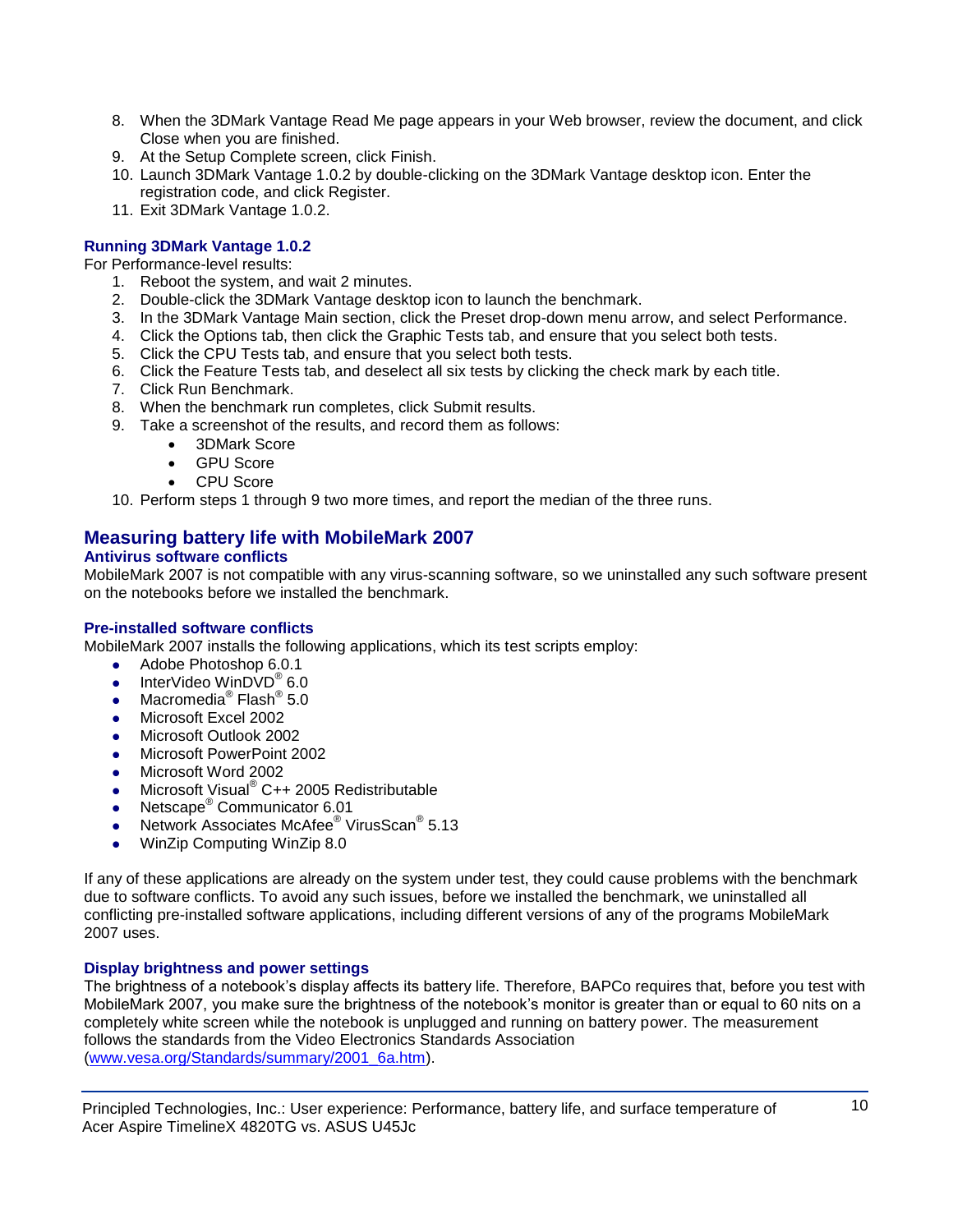We complied with this standard for all the tests we ran by setting the notebooks' brightness as close to 60 nits as we could without going below that brightness level. We used the following procedure before we started each test. Note: This procedure assumes we began with the notebook plugged into the power supply.

- 1. To create a completely blank, white screen, open Microsoft Paint by clicking Start $\rightarrow$ All Programs→Accessories→Paint.
- 2. Open the Attributes by pressing Ctrl+E.
- 3. Enter dimensions that are larger than the current screen resolution. For example, if the screen resolution is 1,280 x 800, type 1600 for Width and 1200 for Height.
- 4. Click OK.
- 5. Press Ctrl+F to view the bitmap image and render the screen totally white.
- 6. Wait 45 minutes to allow the screen to warm.
- 7. Unplug the notebook from the power supply, and measure the display's brightness using a luminance meter in the center of the screen. (We used the Gossen Mavolux 5032 C.)
- 8. If the reading is below or significantly greater than 60 nits, use the notebook's keyboard screenbrightness-adjustment keys to bring the display as close to 60 nits as possible, then retest.
- 9. Allow the notebook to run on battery power for 10 minutes, re-measure the display, and adjust the brightness up or down as necessary.
- 10. Verify that the notebook saved the brightness setting by plugging in the system, unplugging it, and taking another reading.

Note: If the notebook did not save this setting, use its power-management application(s) to set the brightness appropriately, and save that setting. If saving the settings is ineffective, use the keyboard brightness setting keys to adjust the screen to bring the display as close to 60 nits as possible. Next, note how many times you pressed the button to achieve the desired brightness. After unplugging the system under test, use the keyboard to set the desired brightness by pressing the brightness button as many times as you previously noted to return the screen to the correct brightness level.

# **BAPCo AutoConfig Tool v2.4.1**

This tool supports three levels of configuration:

- 1 . Only makes changes that are REQUIRED in order for the benchmark to run.
- 2 . Additionally, makes changes that are RECOMMENDED for repeatable results.
- 3 . Additionally, makes changes that help ensure best results.

We chose Level 3 in the AutoConfig tool.

The BAPCo AutoConfig tool makes the following configuration changes at each of the three levels:

# **Level 1—Required**

- Creates and activates a new power scheme that it names MobileMark 2007
- Disables hibernate, standby, and display standby
- Sets hard drive timeout and CPU power management Note: See the following Power schemes section for details on this scheme
- Disables Screen Saver
- Disables Windows Update
- Disables Desktop Cleanup Wizard
- Disables User Account Control (UAC)
- Disables Sidebar

# **Level 2—Recommended**

- Completes Level 1
- Disables Windows Security Center warning messages
- Disables Windows Firewall
- Disables incoming Remote Desktop connections

Principled Technologies, Inc.: User experience: Performance, battery life, and surface temperature of 11 Acer Aspire TimelineX 4820TG vs. ASUS U45Jc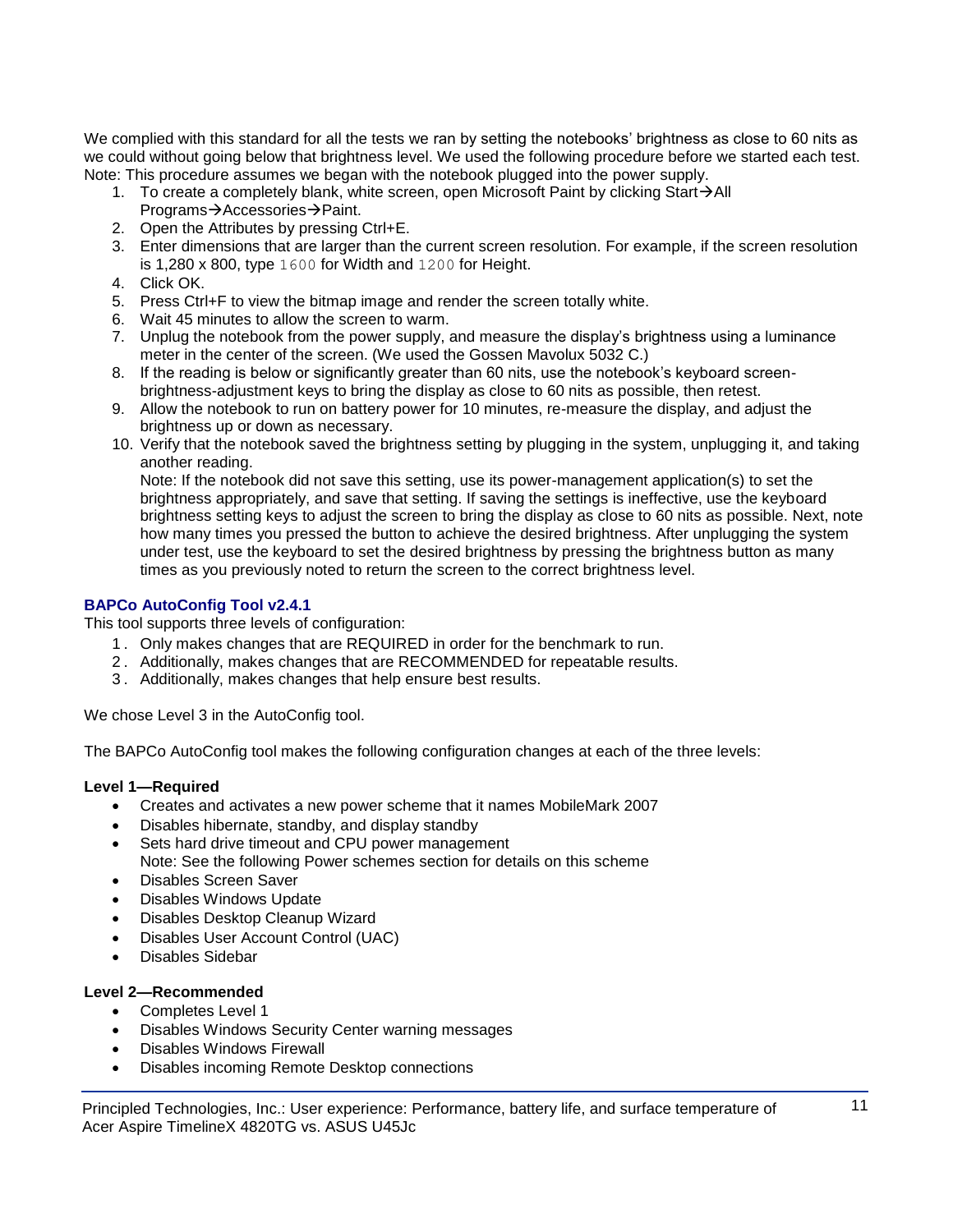- Disables Windows Error Reporting to Microsoft
- Prevents the Welcome Center from running at startup

# **Level 3—Best scores**

- Completes Level 1 and Level 2
- Disables Windows Defender

# **Power schemes**

The BAPCo AutoConfig tool creates a MobileMark 2007 power scheme, which makes the following power option changes:

- a . Additional settings:
	- Require a password on wakeup: No
- b . Hard disk:
	- Turn off hard disk after: 3 minutes
- c . Wireless adapter settings:
	- Power Saving Mode: Maximum Power Saving
- d. Sleep:
	- Sleep after: Never
- e . USB settings:
	- USB selective suspend setting: Enabled
- f . Power buttons and lid:
	- Lid close action: Do nothing
	- Power button action: Shut down
	- Sleep button action: Sleep
	- Start menu power button: Shut down
- g . PCI Express:
	- Link State Power Management: Maximum power savings
- h . Processor power management:
	- Minimum processor state: 5%
	- Maximum processor state: 100%
- i. Search and Indexing:
	- Power Savings Mode: Power Saver
- j. Display:
	- Turn off display after: Never
	- Adaptive display: Off (Extends the time that Windows waits to turn off the display)
	- Display brightness: 100% (We then adjust the brightness percentage to be no less than 60 nits)
- k . Multimedia settings:
	- When sharing media: Prevent idling to sleep
- I. Battery:
	- Critical battery action: Shut down (on battery), Do nothing (plugged in)
	- Low battery level: 0%
	- Critical battery level: 0%
	- Low battery notification: Off
	- Low battery action: Do nothing

# **Installing MobileMark 2007 v.1.06 and configuring the system for testing**

- 1. Turn off the wireless network adapter by using the external toggle switch.
- 2. Insert the MobileMark 2007 Install DVD in the notebook's DVD drive.
- 3. When the Autoplay appears, click Run setup.exe.
- 4. At the Welcome screen, click Next.
- 5. Accept the license agreement, and click Next.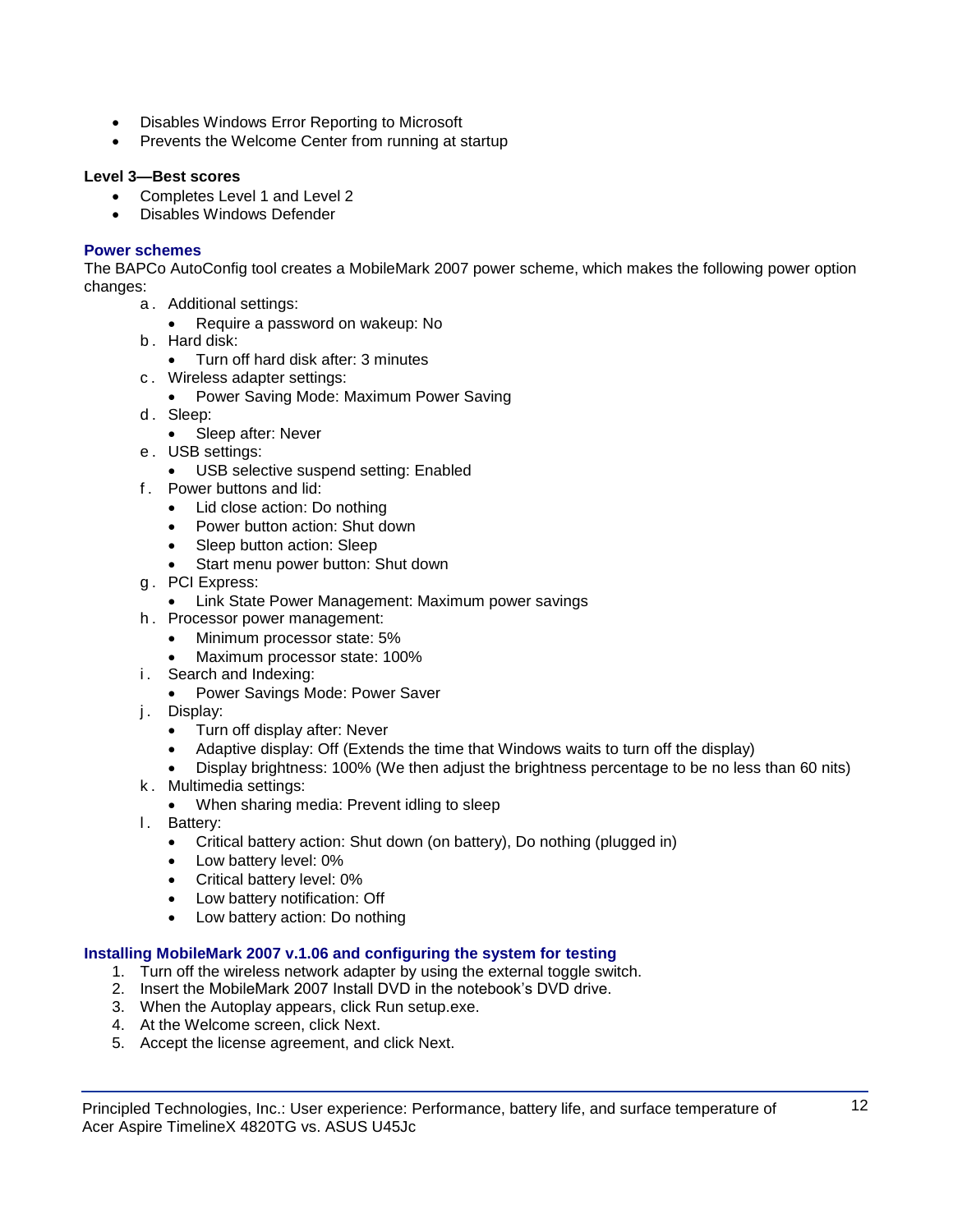- 6. At the Choose Destination Location screen, accept the default location of C:\ProgramFiles (x86)\BapCo\MobileMark 2007, and click Next.
- 7. At the Ready to Install the Program screen, click Install.
- 8. At the InstallShield Wizard Complete screen, click Finish.
- 9. Download MobileMark 2007 Patch 5 from [http://www.bapco.com/support,](http://www.bapco.com/support) saving the download to the desktop.
- 10. Double-click the MobileMark 20007 Patch 5 desktop icon.
- 11. In the 7-Zip self-extracting archive window, select a location to extract the installation files, and click Extract.
- 12. Browse to the location of the extracted files, and double-click the MobileMark 2007 folder.
- 13. Double-click the MobileMark2007\_patch folder.
- 14. Double-click setup.
- 15. At the Welcome screen, click Next.
- 16. At the Update Complete window, click Finish.
- 17. Run the BAPCo Auto-configuration tool, v.2.4.1, or manually set the power options:
	- a. Insert the Auto-configuration tool disc in the notebook's DVD drive.
	- b. Double-click BAPCo\_AutoConfig.bat.
	- c. Type M to choose MobileMark 2007.
	- d. Type 3 to choose the changes that produce the best possible scores.
	- e. Type  $R$  to restart the system when the application prompts you to do so.
- 18. Adjust the screen brightness to no less than 60 nits:
	- a. Click the Windows start button, and type  $power$  options in the Windows Start Search box.
		- b. Click Change plan settings.
		- c. Click Change advanced power settings.
		- d. Expand the Display option, and change the Display brightness on battery and plugged in to the correct percentage that produces no less than 60 nits.
- Note: If you are unable to save these settings, please see the Displaying Brightness section above.
- 19. Disable automatic disk defragmentation:
	- a. Click the Windows start button, type disk defragmenter in the Windows Start Search box, and press Enter.
	- b. Click Configure Schedule.
	- c. Uncheck the box next to Run on a schedule, and click OK.
	- d. Click Close.
- 20. Disable System Protection:
	- a. Click the Windows start button, and type System in the Windows Start Search box. In the search results that appear, click System under the Control Panel heading.
	- b. Click System Protection in the left pane.
	- c. In the System Properties window under the System Protection tab, click the first Available Drive under the Protection Settings heading, and click Configure.
	- d. Click the Turn off system protection radio button, and click OK.
	- e. When prompted with Are you sure you want to turn off system protection on this drive?, click Yes.
	- f. Repeat steps c through e for any other Available Drives as necessary.
	- g. Click OK, and close the System window.
- 21. Disable Windows Desktop Search indexing:
	- a. Click the Windows start button, type Indexing Options in the Windows Start Search box, and press Enter.
	- b. Click Modify.
	- c. Under Change selected locations, uncheck the boxes next to each indexed location, and click OK.
	- d. Click Close.
- 22. Defragment the hard drive(s):
	- a. Click the Windows start button, type disk defragmenter in the Windows Start Search box, and press Enter.
	- b. Highlight the local disk drive under Current status, and click Defragment disk.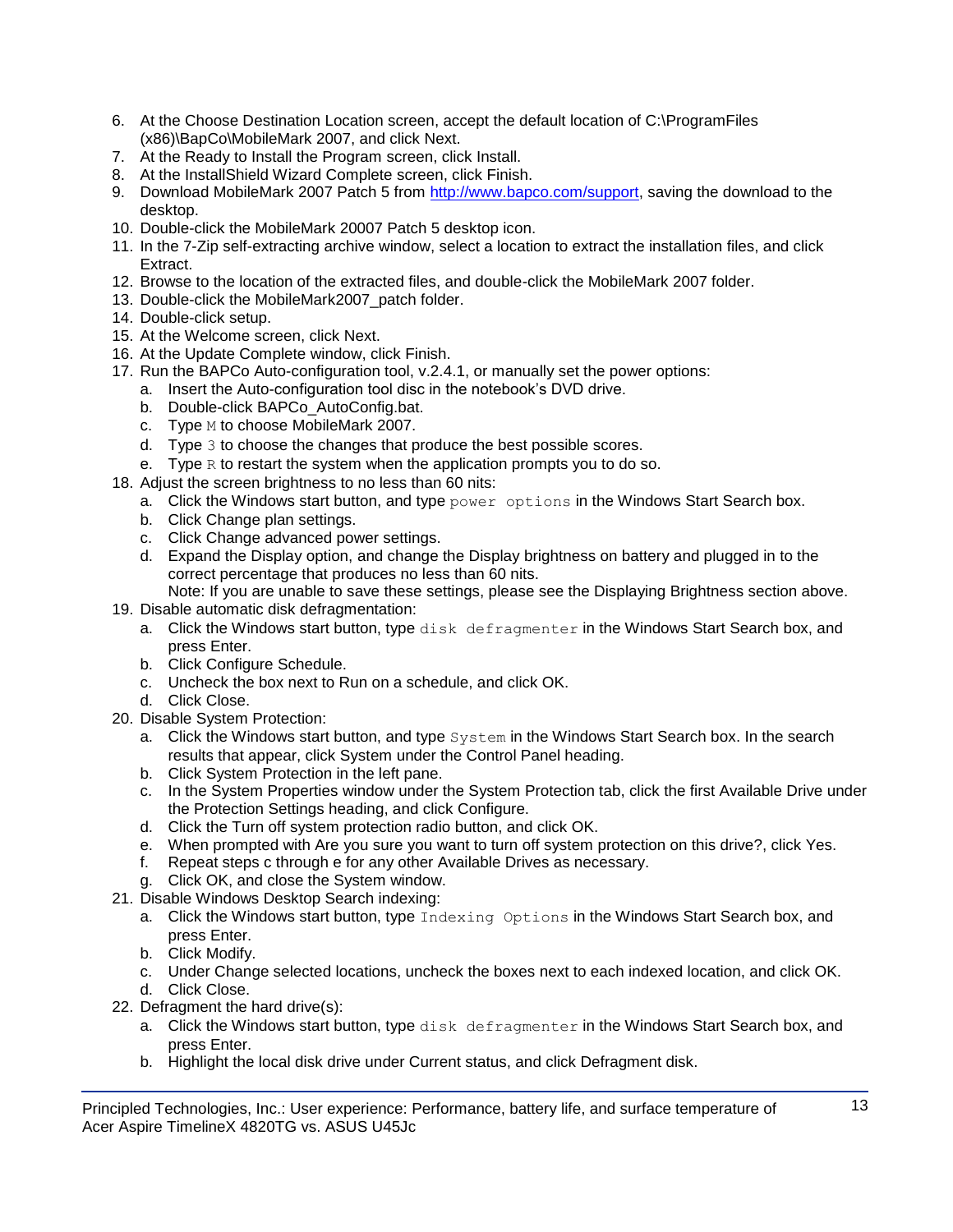c. When the process is complete, click Close.

# **Conditioning the battery**

- 1. Plug the AC power adapter into the notebook, and completely charge the battery.
- 2. Install MobileMark 2007 v1.06, following the steps we outlined in the Installing MobileMark 2007 section earlier in this section.
- 3. Double-click the MobileMark 2007 icon on the desktop.
- 4. Highlight the Productivity 2007 item in the left panel.
- 5. Type System Conditioning as the name for this test in the Project Name field in the top-right panel, and click Next Step.
- 6. If MobileMark 2007 lists no problems or warnings, click Next Step. If it does list any problems or warnings, close MobileMark 2007, and correct the problem(s) before proceeding.
- 7. After the benchmark integrity check, click Next in the Preparing a new test window.
- 8. When the benchmark prompts you, unplug the AC power adapter. The Productivity 2007 test begins immediately.
- 9. The test is complete when the notebook has fully depleted its battery and is no longer operational when running on battery power.
- 10. Plug the AC power adapter into the notebook, and completely charge the battery.

# **Measuring battery life with MobileMark 2007 v.1.06**

We performed the following steps to run the MobileMark Productivity 2007 benchmark:

- 1. Double-click the MobileMark 2007 icon on the desktop.
- 2. Select the Productivity 2007 test by highlighting it in the left panel.
- 3. Enter a name for this test in the Project Name field in the top right panel, and click Next Step.
- 4. If MobileMark 2007 lists no problems or warnings, click Next. If it does list any problems or warnings, close MobileMark 2007, and correct the problem(s) before proceeding.
- 5. After the benchmark integrity check, click Next in the Preparing a new test window.
- 6. When prompted, unplug the AC power adapter. The test begins immediately.
- 7. The Productivity 2007 test is complete when the notebook has fully depleted its battery and is no longer operational when running on battery power.

We executed the MobileMark Productivity 2007 test three times on the system and took the median battery life run as the representative score for that test.

# **Getting the MobileMark 2007 results**

After each MobileMark Productivity 2007 test completed, we plugged the AC power adapter into the notebook and turned on the system. MobileMark 2007 started automatically after the system booted, analyzed the test scores, and opened the Test Results Viewer with the results from the last test.

To submit these results to BAPCo, we saved the test results directory by performing the following steps:

- 1. Browse to the C:\ Program Files (x86)\BAPCo\MobileMark 2007\results directory.
- 2. Select My Computer.
- 3. Select Local Disk (C:).
- 4. Select the Program Files directory.
- 5. Select the BAPCo directory.
- 6. Select the MobileMark2007 directory.
- 7. Select the results directory. (Note: The name of the directory for the Productivity 2007 results is the name you gave the test in Step 3 of the MobileMark Productivity 2007 process.)

# **Measuring surface temperatures with the thermal test**

This test measures the surface heat of key areas of the notebook computers after 2 hours of running benchmarks, stress tests, or a local MPEG4 file, with a browser launched in the background. The test requires a wireless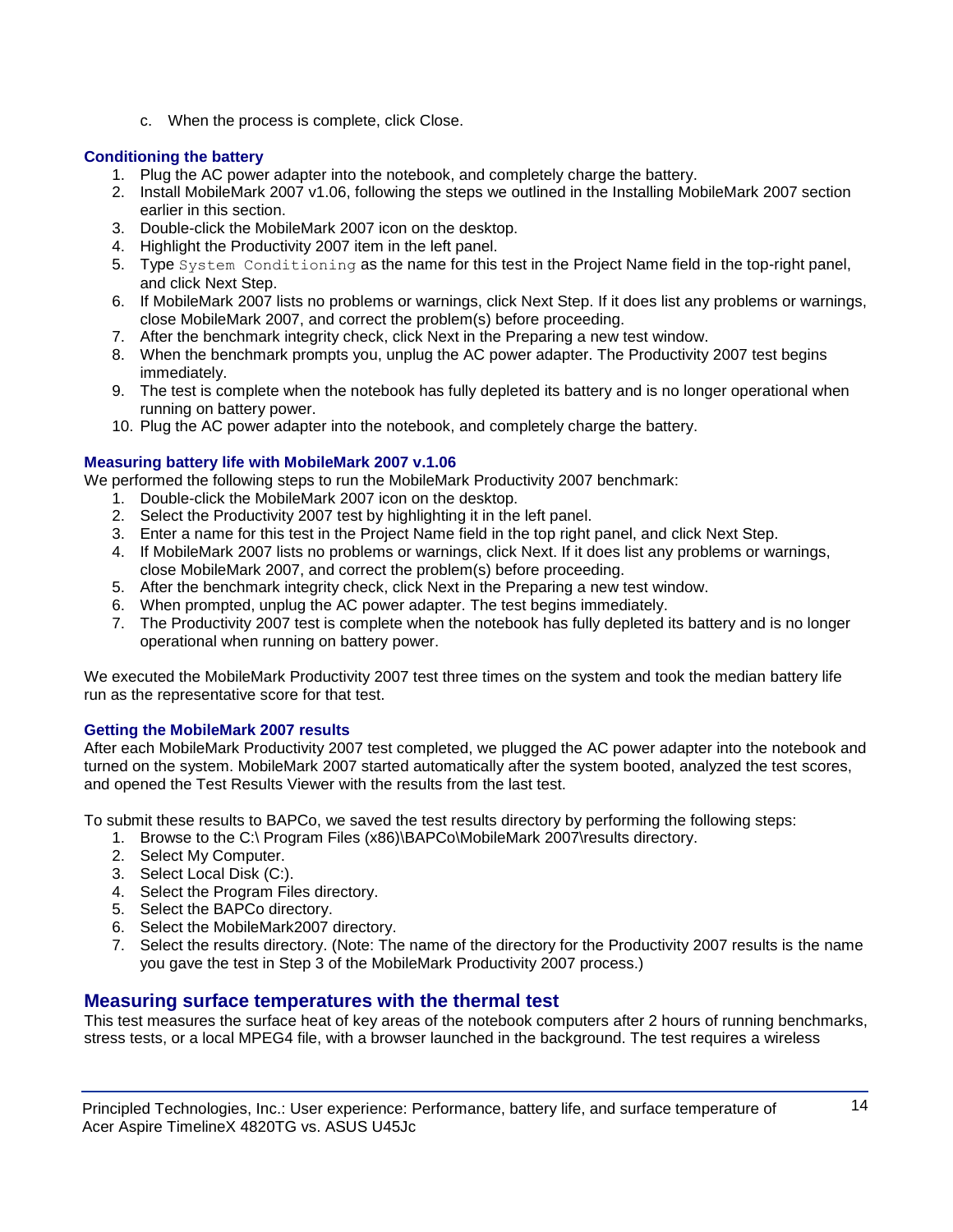network connection and a Digi $^{\circledast}$  Watchport $^{\circledast}$  sensor to ensure a consistent ambient temperature between 24 $^{\circ}$ C and  $26^{\circ}$ C.

# **Setting up the notebook**

- 1. Install GIMPS Prime95 torture test software:
	- a. Download the Prime95 v.2511 64-bit zip file from [http://www.mersenne.org/freesoft/.](http://www.mersenne.org/freesoft/)
	- b. Unzip the p64v2511.zip file to the desktop.
	- c. Create a desktop shortcut to the Prime95.exe.
- 2. Install Futuremark's 3DMark06 software as detailed earlier in this section.
- 3. Note and leave the default power settings.
- 4. Set the display brightness to 100 percent:
	- a. Click Start.
	- b. In the Start menu's quick search field, type Power Options.
- c. Move the Screen brightness slider all the way to the right.
- 5. Set the remaining power plan settings as follows:
	- Dim the display: Never
	- Turn off the display: Never
	- Put the computer to sleep: Never
- 6. Disable the screen saver.
- 7. Verify the wireless network card is enabled and that the radio is turned on, by either a physical switch or a control panel.
	- a. Right-click the network icon in the system tray, and, from the pop-up menu, select Open Network and Sharing Center.
	- b. From the left panel, select Change adapter settings.
	- c. Right-click Wireless connection, and choose Enable, if it is disabled.
	- d. Check for a physical switch for the wireless radio, and move it to the on position.
	- e. If no physical switch exists, check for a vendor-specific wireless assistant by typing wireless in the Start menu's quick search field.
	- f. After you verify the wireless card is both enabled and on, connect to the wireless network.
- 8. Plug the AC adapter into the notebook, and completely charge the battery.
- 9. Place the notebook on a desk, away from AC vents, in a windowless office.
- 10. While running the test, use a Digi Watchport sensor and the Watchport Manager to monitor ambient temperature.

# **Measuring surface temperature of the idle notebook with a browser open**

- 1. Power the computer on.
- 2. Launch Internet Explorer, and browse to [www.msn.com.](http://www.msn.com/)
- 3. Launch a second instance of Internet Explorer, and browse to [www.yahoo.com.](http://www.yahoo.com/)
- 4. Allow the notebook to sit idle for 2 hours, with both browser windows open.
- 5. After 2 hours, take an image of the notebook with a FLIR $^{\circ}$  i7 thermal imaging camera, and measure the temperature of the palm rests, touchpad, keyboard, fan outlet area, and the underside surface with a surface temperature probe. (See Appendix B for details.)
- 6. Power the computer off, and allow it to return to room temperature.

# **Measuring surface temperature of the notebook after playing a local video file with a browser open**

This test requires a wireless network connection, a browser, and a Digi Watchport sensor to ensure a consistent ambient temperature between  $24^{\circ}$ C and  $26^{\circ}$ C.

- 1. Power the computer on.
- 2. Launch Internet Explorer, and browse to [www.msn.com.](http://www.msn.com/)
- 3. Launch a second instance of Internet Explorer, and browse to [www.yahoo.com.](http://www.yahoo.com/)
- 4. Open an .MP4 file with Windows Media Center, and allow the notebook to play the video for 2 hours with both browser windows open.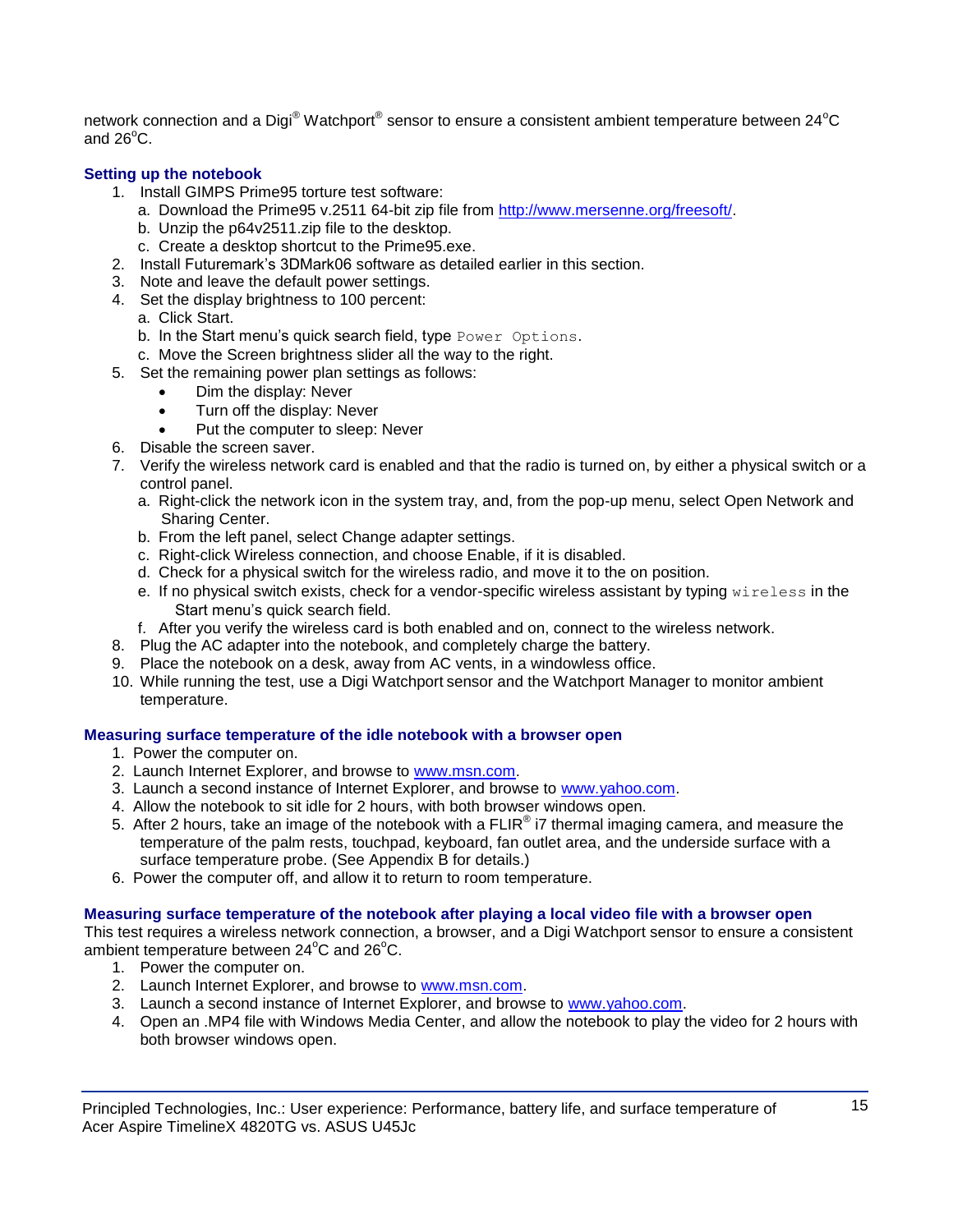- 5. After 2 hours, take an image of the notebook with a FLIR i7 thermal imaging camera, and measure the temperature of the palm rests, touchpad, keyboard, fan outlet area, and the underside surface with a surface temperature probe. (See Appendix B for details.)
- 6. Power the computer off, and allow it to return to room temperature.

# **Measuring surface temperature of the notebook after running the GIMPS Prime95 torture test with a browser open**

This test requires a wireless network connection, a browser, and a Digi Watchport sensor to ensure a consistent ambient temperature between  $24^{\circ}$ C and  $26^{\circ}$ C.

- 1. Power the computer on.
- 2. Launch Internet Explorer, and browse to [www.msn.com.](http://www.msn.com/)
- 3. Launch a second instance of Internet Explorer, and browse to [www.yahoo.com.](http://www.yahoo.com/)
- 4. Launch Prime95.
- 5. From the Options menu item, select Torture test.
- 6. Select In-place FFTs, and change the Number of torture test threads to 1.
- 7. Allow the notebook to run the torture test for 2 hours with both browser windows open.
- 8. After 2 hours, take an image of the notebook with a FLIR i7 thermal imaging camera, and measure the temperature of the palm rests, touchpad, keyboard, fan outlet area, and the underside surface with a surface temperature probe. (See Appendix B for details.)
- 9. Power the computer off, and allow it to return to room temperature.

# **Measuring surface temperature of the notebook after running Futuremark's 3DMark06 with a browser open**

This test requires a wireless network connection, a browser, and a Digi Watchport sensor to ensure a consistent ambient temperature between  $24^{\circ}$ C and  $26^{\circ}$ C.

- 1. Power the computer on.
- 2. Launch Internet Explorer, and browse to [www.msn.com.](http://www.msn.com/)
- 3. Launch a second instance of Internet Explorer, and browse to [www.yahoo.com.](http://www.yahoo.com/)
- 4. Launch 3DMark06.
- 5. Click the Change button in the Settings section of the benchmark.
- 6. Select Loop all selected tests, and click OK.
- 7. Allow the notebook to run 3DMark06 for 2 hours with both browser windows open.
- 8. After 2 hours, take an image of the notebook with a FLIR i7 thermal imaging camera, and measure the temperature of the palm rests, touchpad, keyboard, fan outlet area, and the underside surface with a surface temperature probe. (See Appendix B for details.)
- 9. Power the computer off, and allow it to return to room temperature.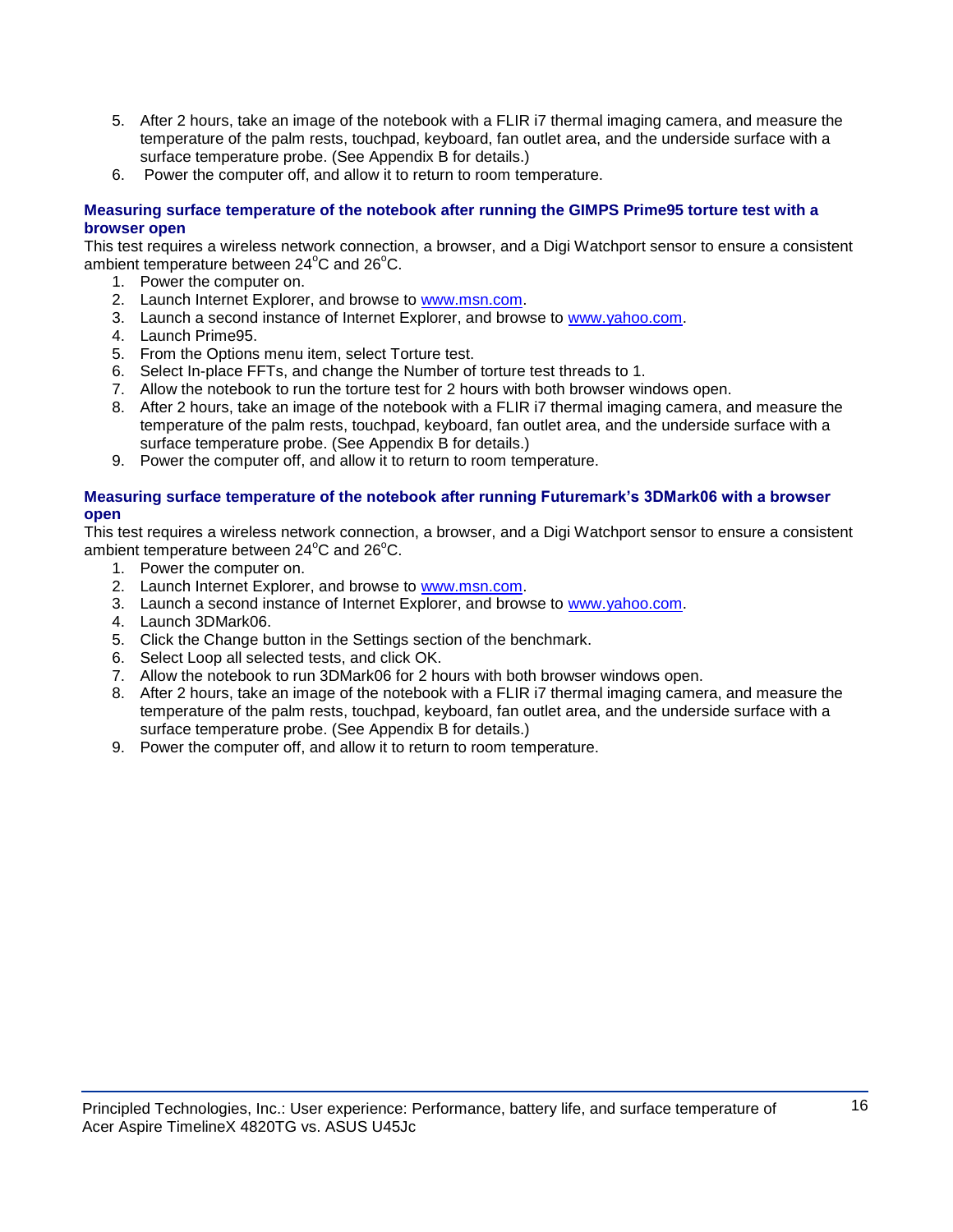# **Appendix A – Complete test results**

Figure 14 presents the complete Futuremark PCMark Vantage 1.0.2.0, 3DMark06 1.2.0, 3DMark Vantage 1.0.2, and MobileMark 2007 Productivity 2007 test results for both test systems. Higher scores are better. For BAPCo MobileMark 2007 Productivity 2007, we conducted one conditioning run. We then conducted three official runs. For the remaining benchmarks, we conducted three runs.

| <b>Test</b>                                       | <b>Acer Aspire TimelineX</b><br>4820TG | <b>ASUS U45Jc</b> |  |  |
|---------------------------------------------------|----------------------------------------|-------------------|--|--|
| <b>Futuremark PCMark Vantage 1.0.2.0</b>          |                                        |                   |  |  |
| PCMark Suite - Run 1                              | 5,790                                  | 5,687             |  |  |
| PCMark Suite - Run 2                              | 5,898                                  | 5,674             |  |  |
| PCMark Suite - Run 3                              | 5,798                                  | 5,691             |  |  |
| Memories Suite - Run 1                            | 4,127                                  | 3,185             |  |  |
| Memories Suite - Run 2                            | 4,072                                  | 3,143             |  |  |
| Memories Suite - Run 3                            | 4,045                                  | 3,186             |  |  |
| TV and Movies Suite - Run 1                       | 3,678                                  | 3,694             |  |  |
| TV and Movies Suite - Run 2                       | 3,681                                  | 3,701             |  |  |
| TV and Movies Suite - Run 3                       | 3,646                                  | 3,575             |  |  |
| Gaming Suite - Run 1                              | 5,115                                  | 3,311             |  |  |
| Gaming Suite - Run 2                              | 4,946                                  | 3,309             |  |  |
| Gaming Suite - Run 3                              | 5,140                                  | 3,306             |  |  |
| Music Suite - Run 1                               | 5,554                                  | 6,112             |  |  |
| Music Suite - Run 2                               | 5,529                                  | 6,010             |  |  |
| Music Suite - Run 3                               | 5,303                                  | 6,256             |  |  |
| Communication Suite - Run 1                       | 4,758                                  | 4,796             |  |  |
| Communication Suite - Run 2                       | 4,594                                  | 4,786             |  |  |
| Communication Suite - Run 3                       | 4,602                                  | 4,757             |  |  |
| Productivity Suite - Run 1                        | 4,562                                  | 5,126             |  |  |
| Productivity Suite - Run 2                        | 4,587                                  | 5,141             |  |  |
| Productivity Suite - Run 3                        | 4,583                                  | 5,180             |  |  |
| HDD Test Suite - Run 1                            | 3,339                                  | 4,190             |  |  |
| HDD Test Suite - Run 2                            | 3,324                                  | 4,133             |  |  |
| HDD Test Suite - Run 3                            | 3,272                                  | 4,155             |  |  |
| Futuremark 3DMark06 1.2.0                         |                                        |                   |  |  |
| 3D Mark Score - Run 1                             | 7,500                                  | 3,401             |  |  |
| SM2.0 Score - Run 1                               | 2,714                                  | 1,287             |  |  |
| HDR/SM3.0 Score - Run 1                           | 3,364                                  | 1,221             |  |  |
| CPU Score - Run 1                                 | 2,798                                  | 2,612             |  |  |
| 3D Mark Score - Run 2                             | 7,498                                  | 3,399             |  |  |
| SM2.0 Score - Run 2                               | 2,712                                  | 1,287             |  |  |
| HDR/SM3.0 Score - Run 2                           | 3,364                                  | 1,222             |  |  |
| CPU Score - Run 2                                 | 2,798                                  | 2,590             |  |  |
| 3D Mark Score - Run 3                             | 7,497                                  | 3,404             |  |  |
| SM2.0 Score - Run 3                               | 2,714                                  | 1,286             |  |  |
| HDR/SM3.0 Score - Run 3                           | 3,362                                  | 1,225             |  |  |
| CPU Score - Run 3                                 | 2,794                                  | 2,602             |  |  |
| Futuremark 3DMark Vantage 1.0.2 Performance Level |                                        |                   |  |  |
| 3DMark Score - Run 1                              | 3,474                                  | 1,029             |  |  |
| GPU Score - Run 1                                 | 2,944                                  | 800               |  |  |
| CPU Score - Run 1                                 | 7,566                                  | 7,346             |  |  |
|                                                   |                                        |                   |  |  |

Principled Technologies, Inc.: User experience: Performance, battery life, and surface temperature of 17 Acer Aspire TimelineX 4820TG vs. ASUS U45Jc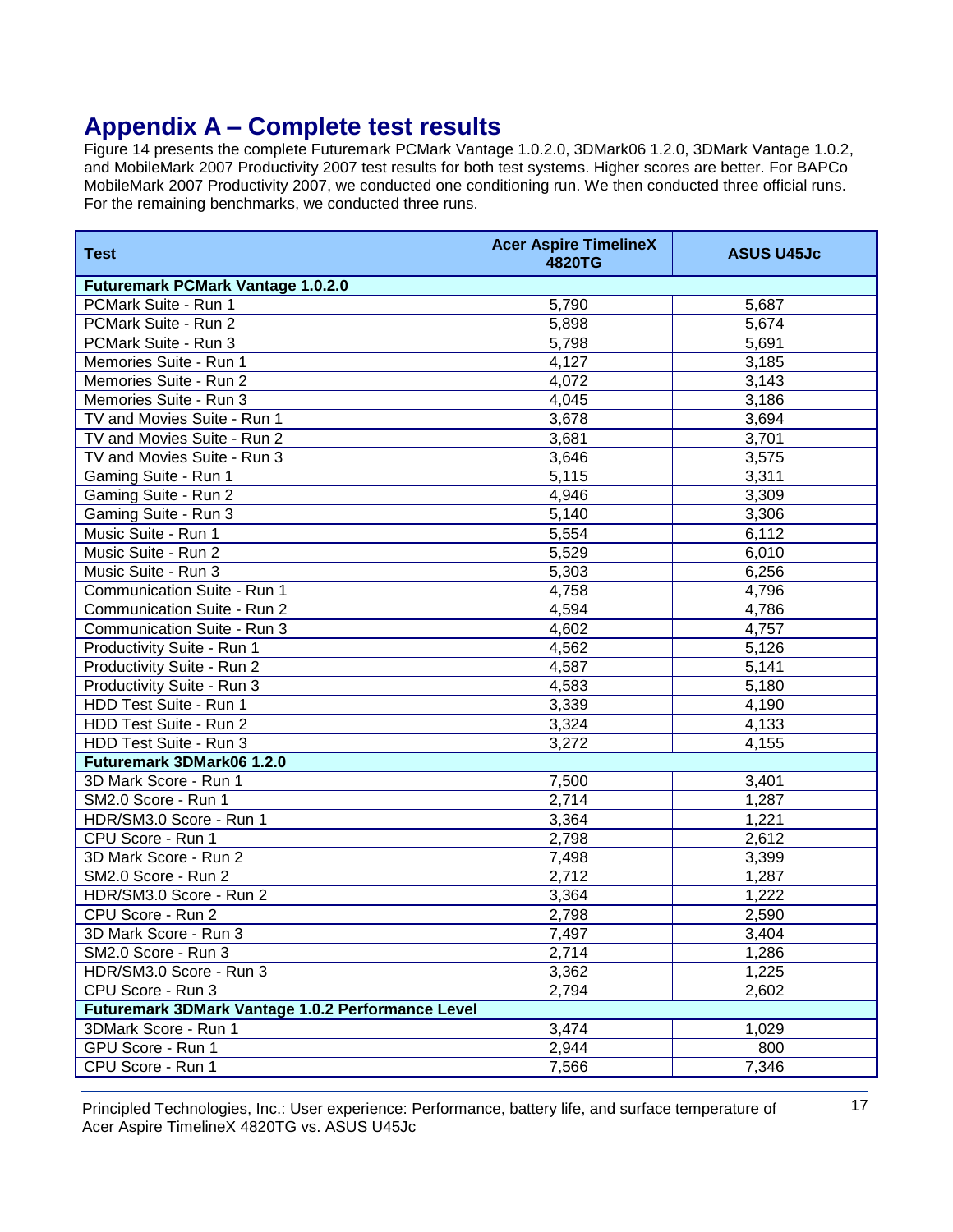| <b>Test</b>                                                                      | <b>Acer Aspire TimelineX</b><br>4820TG | <b>ASUS U45Jc</b> |  |
|----------------------------------------------------------------------------------|----------------------------------------|-------------------|--|
| 3D Mark Score - Run 2                                                            | 3,465                                  | 1,035             |  |
| GPU Score - Run 2                                                                | 2,939                                  | 804               |  |
| CPU Score - Run 2                                                                | 7,485                                  | 7,404             |  |
| 3D Mark Score - Run 3                                                            | 3,466                                  | 1,031             |  |
| GPU Score - Run 3                                                                | 2,936                                  | 801               |  |
| CPU Score - Run 3                                                                | 7,561                                  | 7,396             |  |
| Futuremark 3DMark Vantage 1.0.2 Performance Level with Post Processing disabled  |                                        |                   |  |
| GPU Score - Run 1                                                                | 9,366                                  | 3,011             |  |
| GPU Score - Run 2                                                                | 9,338                                  | 2,993             |  |
| GPU Score - Run 3                                                                | 9,331                                  | 3,020             |  |
| <b>BAPCo MobileMark 2007 Productivity 2007</b>                                   |                                        |                   |  |
| MobileMark 2007 - Productivity 2007 - Performance<br>Qualification score - Run 1 | 217                                    | 218               |  |
| MobileMark 2007 - Productivity 2007 - Performance<br>Qualification score - Run 2 | 216                                    | 226               |  |
| MobileMark 2007 - Productivity 2007 - Performance<br>Qualification score - Run 3 | 217                                    | 227               |  |
| MobileMark 2007 - Productivity 2007 - Battery Life<br>score (minutes) - Run 1    | 512                                    | 529               |  |
| MobileMark 2007 - Productivity 2007 - Battery Life<br>score (minutes) - Run 2    | 502                                    | 545               |  |
| MobileMark 2007 - Productivity 2007 - Battery Life<br>score (minutes) - Run 3    | 502                                    | 543               |  |

**Figure 14: Complete benchmark scores for the Acer Aspire TimelineX 4820TG and ASUS U45Jc notebook systems we tested.**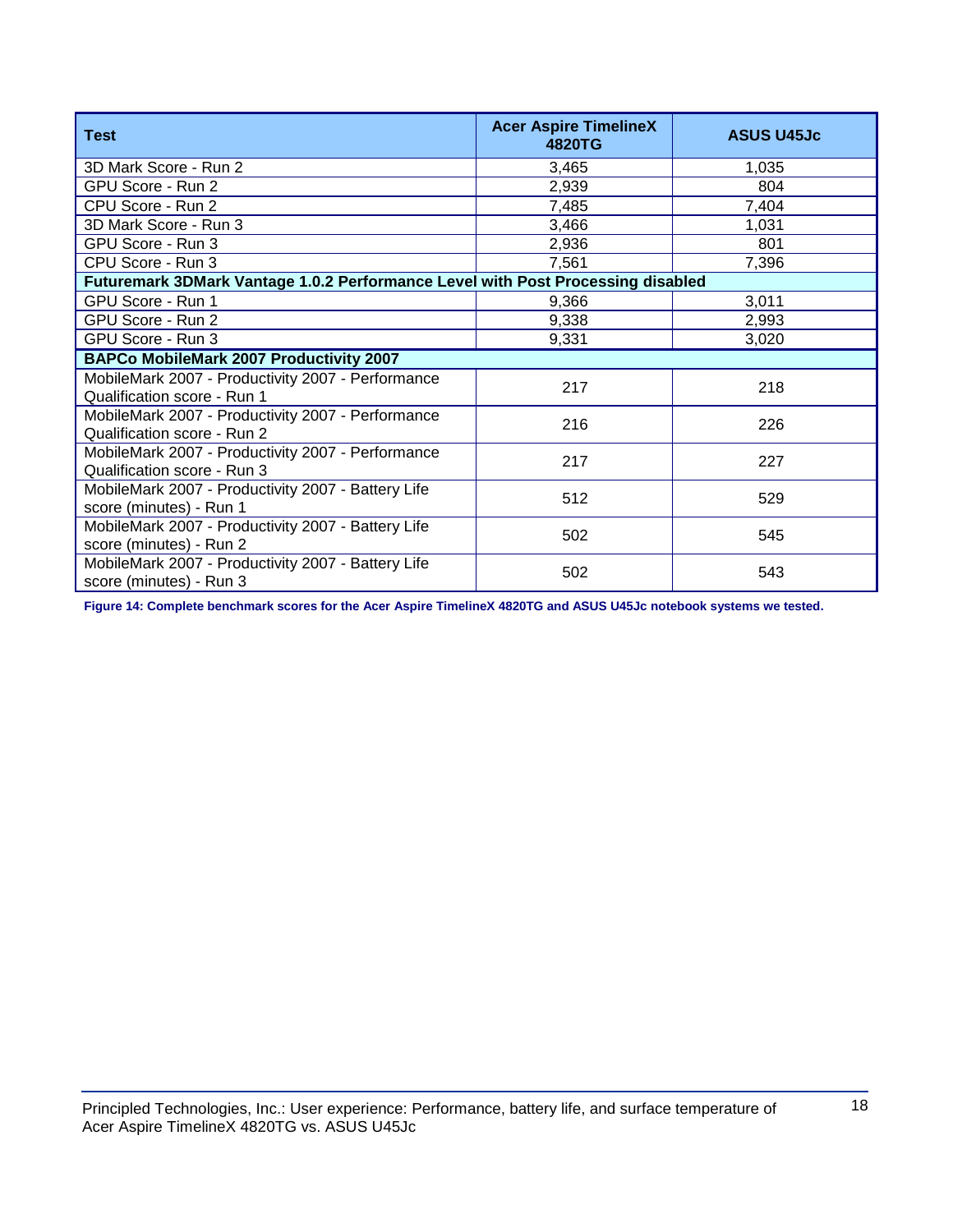# **Appendix B – Schematic of the notebook for temperature readings**

Figure 15 presents a schematic of the notebook systems that shows the points where we measured the surface temperature. For underside surface temperature, we present the highest temperature found on the underside of each notebook.



Top View

**Figure 15: Points where we measured the surface temperature on the notebook.** 

Principled Technologies, Inc.: User experience: Performance, battery life, and surface temperature of 19 Acer Aspire TimelineX 4820TG vs. ASUS U45Jc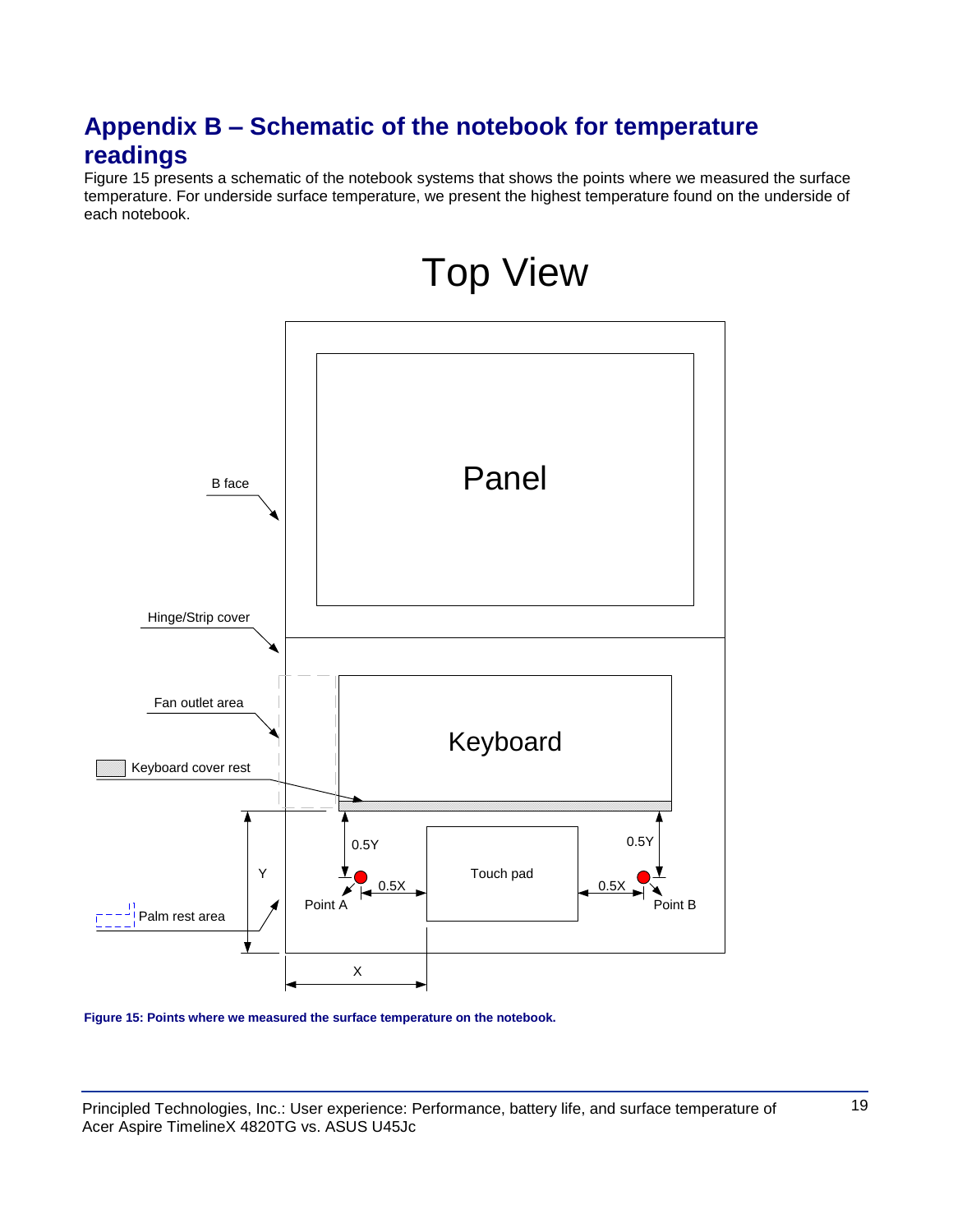# **Appendix C – Test system configuration information**

Figure 16 provides detailed configuration information about the test system.

| <b>System</b>                          | <b>Acer Aspire TimelineX 4820TG</b>                                                                                                                   | <b>ASUS U45Jc</b>                                                                                                                                         |
|----------------------------------------|-------------------------------------------------------------------------------------------------------------------------------------------------------|-----------------------------------------------------------------------------------------------------------------------------------------------------------|
|                                        | acer                                                                                                                                                  |                                                                                                                                                           |
| <b>General</b>                         |                                                                                                                                                       |                                                                                                                                                           |
| Number of processor<br>packages        | 1                                                                                                                                                     | 1                                                                                                                                                         |
| Number of cores per<br>processor       | $\overline{2}$                                                                                                                                        | $\overline{2}$                                                                                                                                            |
| Number of hardware<br>threads per core | 4                                                                                                                                                     | 4                                                                                                                                                         |
| System power<br>management policy      | <b>Balanced</b>                                                                                                                                       | Power4 Gear Entertainment                                                                                                                                 |
| Processor power-saving<br>option       | Enhanced Intel SpeedStep <sup>®</sup> Technology                                                                                                      | <b>Enhanced Intel SpeedStep Technology</b>                                                                                                                |
| System dimensions<br>(inches)          | Length: 13-1/2<br>Width: 9-5/8<br>Height when closed: 1 front, 1-3/16<br>middle, 1-1/4 back<br>Height when open: 3/4 front, 7/8 middle,<br>9-7/8 back | Length: 13-1/4<br>Width: 9-5/8<br>Height when closed: 1-3/32 front, 1-3/16<br>middle, 1-1/4 back<br>Height when open: 7/8 front, 15/16<br>middle, 10 back |
| System weight                          | 4 lbs. 9 oz.                                                                                                                                          | 4 lbs. 11 oz.                                                                                                                                             |
| <b>CPU</b>                             |                                                                                                                                                       |                                                                                                                                                           |
| Vendor                                 | Intel                                                                                                                                                 | Intel                                                                                                                                                     |
| Name                                   | Core i5                                                                                                                                               | Core i5                                                                                                                                                   |
| Model number                           | 450M                                                                                                                                                  | 450M                                                                                                                                                      |
| Stepping                               | K <sub>0</sub>                                                                                                                                        | K <sub>0</sub>                                                                                                                                            |
| Socket type and number<br>of pins      | Socket 1156 LGA                                                                                                                                       | Socket 1156 LGA                                                                                                                                           |
| Core frequency (GHz)                   | 2.40                                                                                                                                                  | 2.40                                                                                                                                                      |
| <b>Bus frequency</b>                   | 4.8 GT/s (DMI)                                                                                                                                        | 4.8 GT/s (DMI)                                                                                                                                            |
| L1 cache                               | 32 KB + 32 KB (per core)                                                                                                                              | 32 KB + 32 KB (per core)                                                                                                                                  |
| L <sub>2</sub> cache                   | 256 KB + 256 KB (per core)                                                                                                                            | 256 KB + 256 KB (per core)                                                                                                                                |
| L3 cache                               | 3 MB (shared)                                                                                                                                         | 3 MB (shared)                                                                                                                                             |
| <b>Platform</b>                        |                                                                                                                                                       |                                                                                                                                                           |
| Vendor                                 | Acer                                                                                                                                                  | <b>ASUS</b>                                                                                                                                               |
| Motherboard model<br>number            | ZQ1B                                                                                                                                                  | <b>U45JC</b>                                                                                                                                              |
| Motherboard chipset                    | Intel HM55                                                                                                                                            | Intel HM55                                                                                                                                                |
| BIOS name and version                  | Insyde v1.15 (06/04/2010)                                                                                                                             | American Megatrends U45JC.203<br>(05/10/2010)                                                                                                             |
| <b>Memory module(s)</b>                |                                                                                                                                                       |                                                                                                                                                           |
| Vendor and model<br>number             | Samsung M471B5673FH0-CH9                                                                                                                              | Kingston ASU1333D3S9DR8/2G                                                                                                                                |

Principled Technologies, Inc.: User experience: Performance, battery life, and surface temperature of 20 Acer Aspire TimelineX 4820TG vs. ASUS U45Jc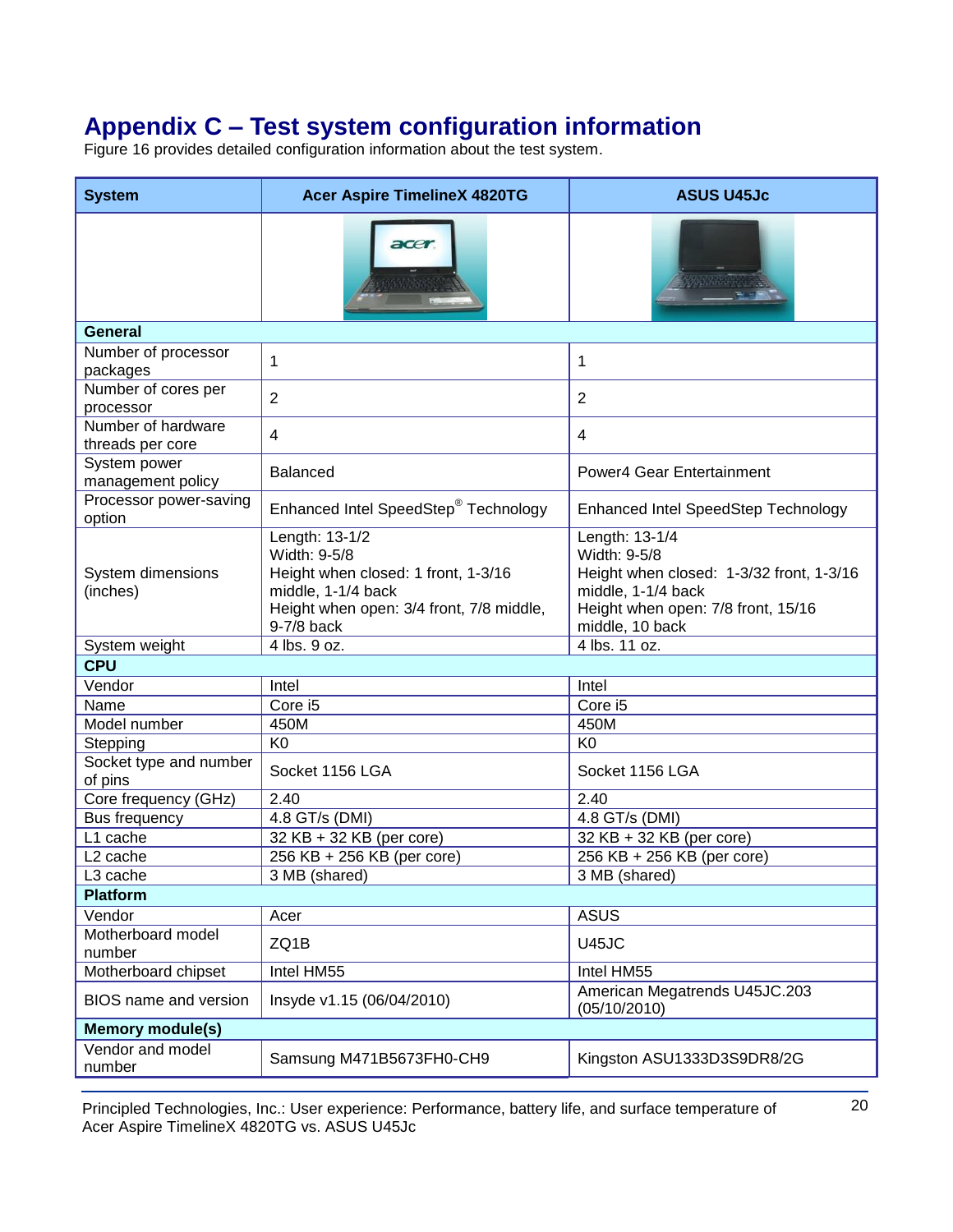| <b>System</b>                                        | <b>Acer Aspire TimelineX 4820TG</b> | <b>ASUS U45Jc</b>                             |
|------------------------------------------------------|-------------------------------------|-----------------------------------------------|
| <b>Type</b>                                          | PC3-10600                           | PC3-10600                                     |
| Speed (MHz)                                          | 1,333                               | 1,333                                         |
| Speed running in the<br>system (MHz)                 | 1,066                               | 1,100                                         |
| Timing/Latency (tCL-<br>tRCD-tRP-tRASmin)            | $7 - 7 - 7 - 20$                    | $7 - 7 - 7 - 20$                              |
| Size (MB)                                            | 2,048                               | 2,048                                         |
| Number of memory<br>module(s)                        | $1 \times 2$ GB                     | $1 \times 2$ GB                               |
| Chip organization<br>(single-sided/double-<br>sided) | Double-sided                        | Double-sided                                  |
| Channel (single/dual)                                | Single                              | Single                                        |
| <b>Hard disk</b>                                     |                                     |                                               |
| Vendor and model<br>number                           | Western Digital WD5000BEVT-22A0RT0  | Seagate ST9500420AS                           |
| Number of disks in<br>system                         | 1                                   | 1                                             |
| Size (GB)                                            | 500                                 | 500                                           |
| Buffer size (MB)                                     | 8                                   | 16                                            |
| <b>RPM</b>                                           | 5,400                               | 7,200                                         |
| <b>Type</b>                                          | <b>SATA-300</b>                     | <b>SATA-300</b>                               |
| Controller                                           | Intel 5 Series SATA AHCI Controller | Intel 5 Series SATA AHCI Controller           |
| <b>Driver</b>                                        | Intel 9.6.0.1014 (03/03/2010)       | Intel 9.5.6.1001 (12/17/2009)                 |
| <b>Operating system</b>                              |                                     |                                               |
| Name                                                 | Windows 7 Home Premium 64-bit       | Windows 7 Home Premium 64-bit                 |
| <b>Build number</b>                                  | 7600                                | 7,600                                         |
| Service Pack                                         | N/A                                 | N/A                                           |
| File system                                          | <b>NTFS</b>                         | <b>NTFS</b>                                   |
| Kernel                                               | ACPI x64-based PC                   | ACPI x64-based PC                             |
| Language                                             | English                             | English                                       |
| Microsoft DirectX<br>version                         | 11                                  | 11                                            |
| <b>Graphics 1</b>                                    |                                     |                                               |
| Vendor and model<br>number                           | ATI™ Mobility Radeon™ HD 5650       | NVIDIA <sup>®</sup> GeForce <sup>®</sup> 310M |
| <b>Type</b>                                          | <b>Discrete</b>                     | <b>Discrete</b>                               |
| Chipset                                              | ATI Mobility Radeon HD 5650         | GeForce 310M                                  |
| <b>BIOS</b> version                                  | BR34809.010                         | 70.18.5D.00.11                                |
| Total available graphics<br>memory (MB)              | 1,659                               | 1,718                                         |
| Dedicated video<br>memory (MB)                       | 1,024                               | 1,024                                         |
| System video memory<br>(MB)                          | $\mathbf 0$                         | 0                                             |
| Shared system memory<br>(MB)                         |                                     |                                               |
|                                                      | 635                                 | 694                                           |
| Resolution                                           | 1,366 x 768 x 32-bit                | 1,366 x 768 x 32-bit                          |

Principled Technologies, Inc.: User experience: Performance, battery life, and surface temperature of 21 Acer Aspire TimelineX 4820TG vs. ASUS U45Jc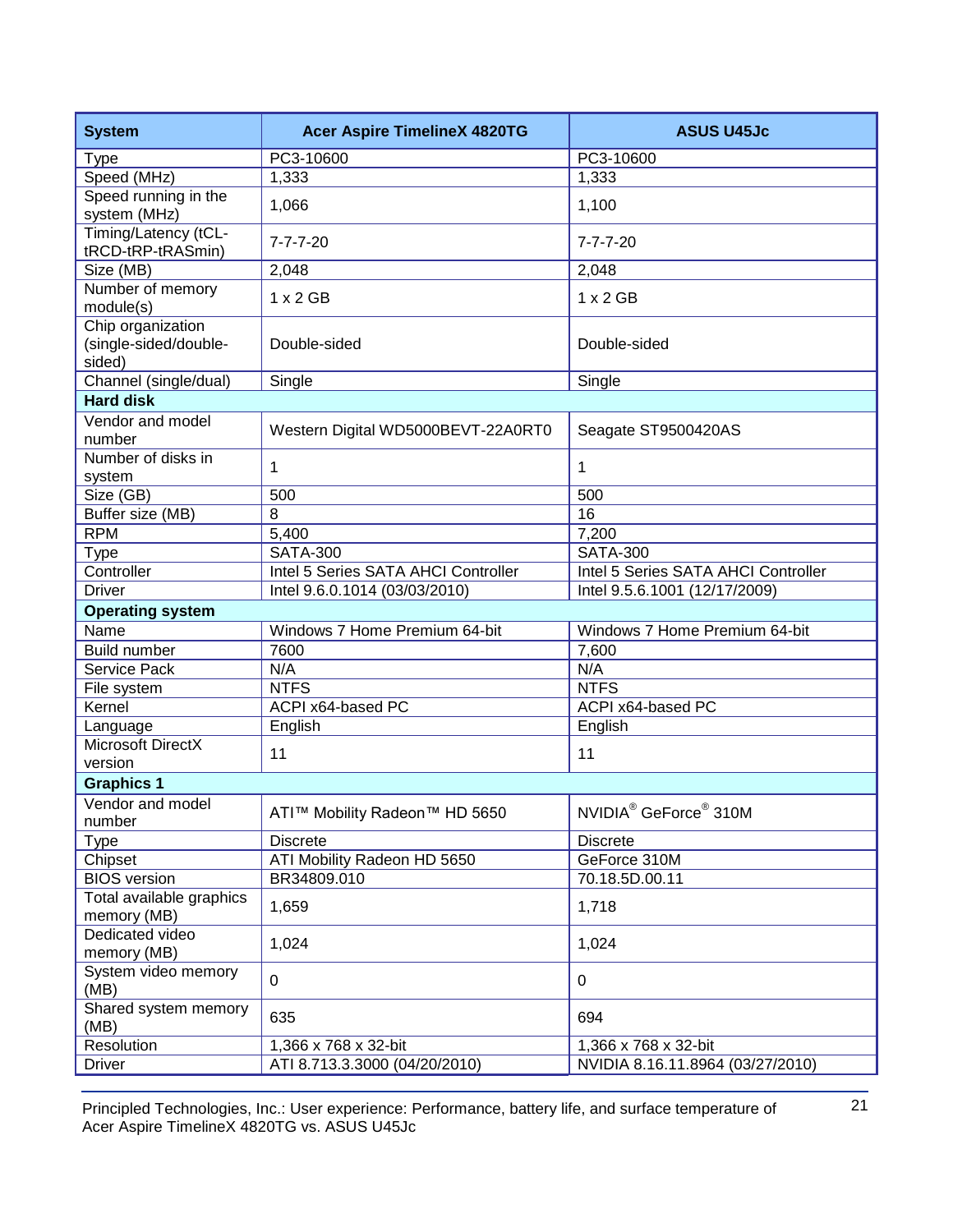| <b>System</b>                           | <b>Acer Aspire TimelineX 4820TG</b>           | <b>ASUS U45Jc</b>                    |
|-----------------------------------------|-----------------------------------------------|--------------------------------------|
| <b>Graphics 2</b>                       |                                               |                                      |
| Vendor and model<br>number              | Intel HD Graphics                             | Intel HD Graphics                    |
| <b>Type</b>                             | Integrated                                    | Integrated                           |
| Chipset                                 | Intel HD Graphics                             | Intel HD Graphics                    |
| <b>BIOS</b> version                     | 2014.0                                        | 1930.0                               |
| Total available graphics<br>memory (MB) | 763                                           | 758                                  |
| Dedicated video<br>memory (MB)          | 128                                           | 64                                   |
| System video memory<br>(MB)             | $\mathbf 0$                                   | 0                                    |
| Shared system memory<br>(MB)            | 635                                           | 694                                  |
| Resolution                              | 1,366 x 768 x 32-bit                          | 1,366 x 768 x 32-bit                 |
| <b>Driver</b>                           | ATI 8.713.3.3000 (04/20/2010)                 | Intel 8.15.10.2119 (04/21/2010)      |
| Sound card/subsystem                    |                                               |                                      |
| Vendor and model<br>number              | Realtek High Definition Audio                 | <b>Realtek High Definition Audio</b> |
| <b>Driver</b>                           | Realtek 6.0.1.6096 (04/23/2010)               | Realtek 6.0.1.6098 (04/27/2010)      |
| <b>Ethernet</b>                         |                                               |                                      |
| Vendor and model<br>number              | Atheros <sup>®</sup> AR8151 PCI-E Gigabit     | Atheros AR8131 PCI-E Gigabit         |
| <b>Driver</b>                           | Atheros 1.0.0.23 (12/22/2009)                 | Atheros 1.0.0.27 (03/04/2010)        |
| <b>Wireless</b>                         |                                               |                                      |
| Vendor and model<br>number              | Broadcom <sup>®</sup> 802.11n Network Adapter | Atheros AR9285 Wireless              |
| <b>Driver</b>                           | Broadcom 5.60.350.6 (03/22/2010)              | Atheros 8.0.0.316 (03/02/2010)       |
| <b>Modem</b>                            |                                               |                                      |
| Vendor and model<br>number              | N/A                                           | N/A                                  |
| <b>Driver</b>                           | N/A                                           | N/A                                  |
| <b>Optical drive(s)</b>                 |                                               |                                      |
| Vendor and model<br>number              | TSSTcorp TS-U633F                             | LG GGU10N                            |
| <b>Type</b>                             | DVD-RW                                        | DVD-RW                               |
| <b>USB ports</b>                        |                                               |                                      |
| Number                                  | 4                                             | 3                                    |
| <b>Type</b>                             | 2.0                                           | $\overline{2.0}$                     |
| Other                                   | DisplayPort, Media card reader                | DisplayPort, Media card reader       |
| IEEE 1394 ports                         |                                               |                                      |
| Number                                  | $\pmb{0}$                                     | 0                                    |
| <b>Monitor</b>                          |                                               |                                      |
| LCD type                                | HD LED LCD                                    | HD LED LCD                           |
| Screen size (inches)                    | 14.0                                          | 14.0                                 |
| Refresh rate (Hz)                       | 60                                            | 60                                   |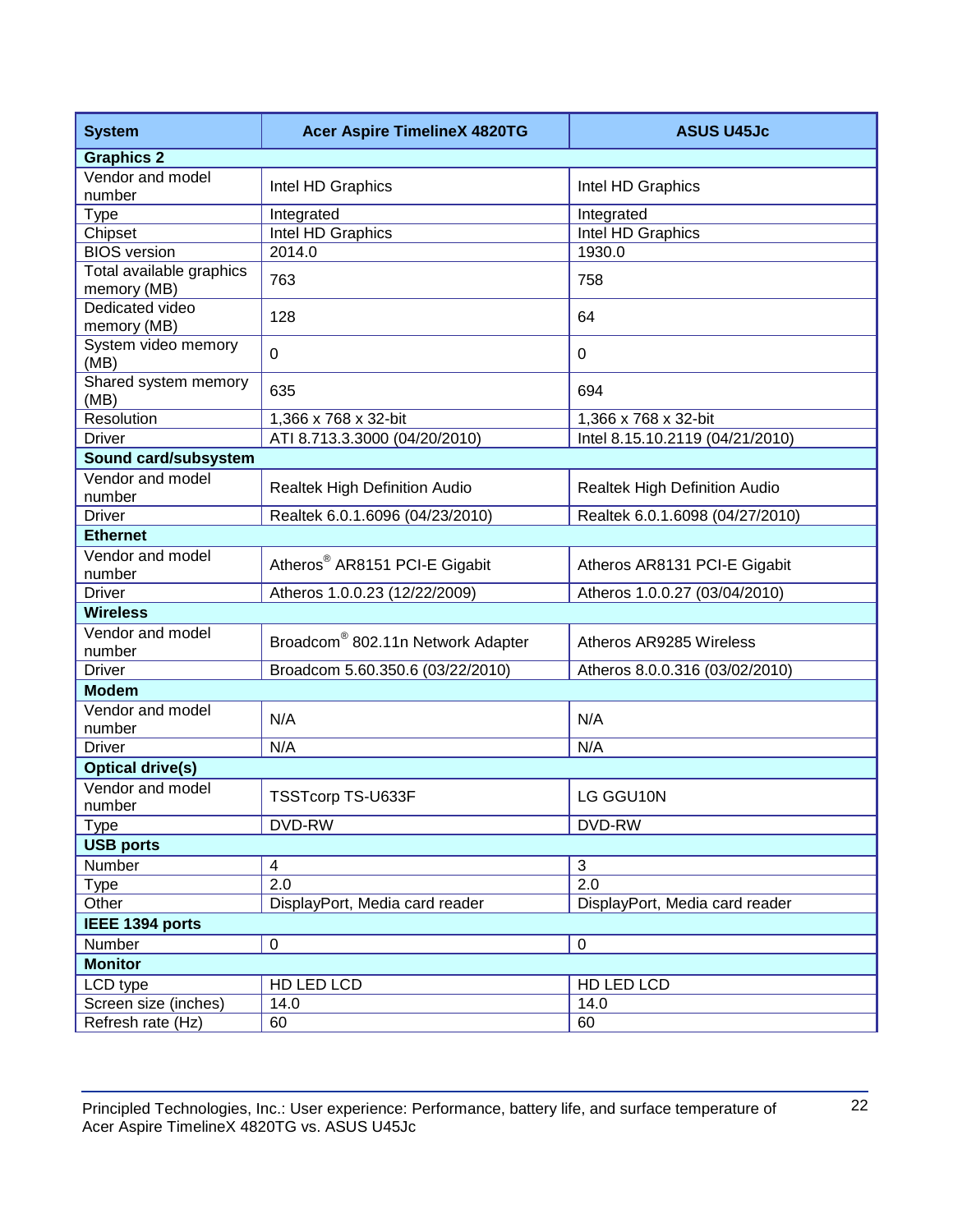| <b>System</b>                     | <b>Acer Aspire TimelineX 4820TG</b> | <b>ASUS U45Jc</b>         |
|-----------------------------------|-------------------------------------|---------------------------|
| <b>Battery</b>                    |                                     |                           |
| Type                              | Acer AS10B5E lithium-ion            | ASUS A42-UL50 lithium-ion |
| Size (length x width x<br>height) | 10-5/8" x 2" x 7/8"                 | $10-3/4$ " x 2" x 1-1/8"  |
| Rated capacity                    | 6200 mAh x 10.8V (67Wh)             | 5800 mAh x 14.4V (84Wh)   |
| Weight (oz.)                      | 11                                  | 14                        |

**Figure 16: Configuration information for the test notebooks.**